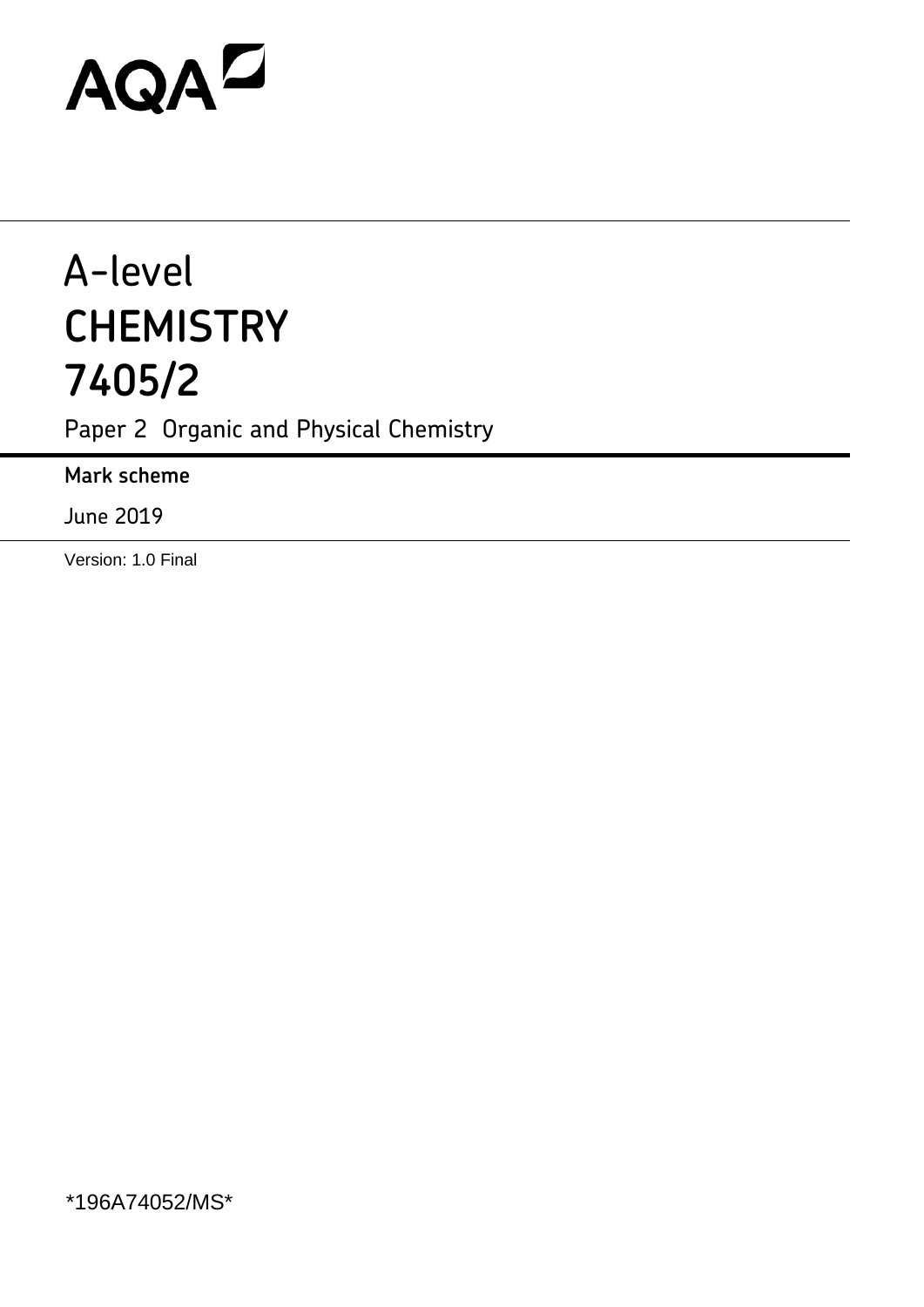Mark schemes are prepared by the Lead Assessment Writer and considered, together with the relevant questions, by a panel of subject teachers. This mark scheme includes any amendments made at the standardisation events which all associates participate in and is the scheme which was used by them in this examination. The standardisation process ensures that the mark scheme covers the students' responses to questions and that every associate understands and applies it in the same correct way. As preparation for standardisation each associate analyses a number of students' scripts. Alternative answers not already covered by the mark scheme are discussed and legislated for. If, after the standardisation process, associates encounter unusual answers which have not been raised they are required to refer these to the Lead Assessment Writer.

It must be stressed that a mark scheme is a working document, in many cases further developed and expanded on the basis of students' reactions to a particular paper. Assumptions about future mark schemes on the basis of one year's document should be avoided; whilst the guiding principles of assessment remain constant, details will change, depending on the content of a particular examination paper.

Further copies of this mark scheme are available from aqa.org.uk

Copyright © 2019 AQA and its licensors. All rights reserved.

AQA retains the copyright on all its publications. However, registered schools/colleges for AQA are permitted to copy material from this booklet for their own internal use, with the following important exception: AQA cannot give permission to schools/colleges to photocopy any material that is acknowledged to a third party even for internal use within the centre.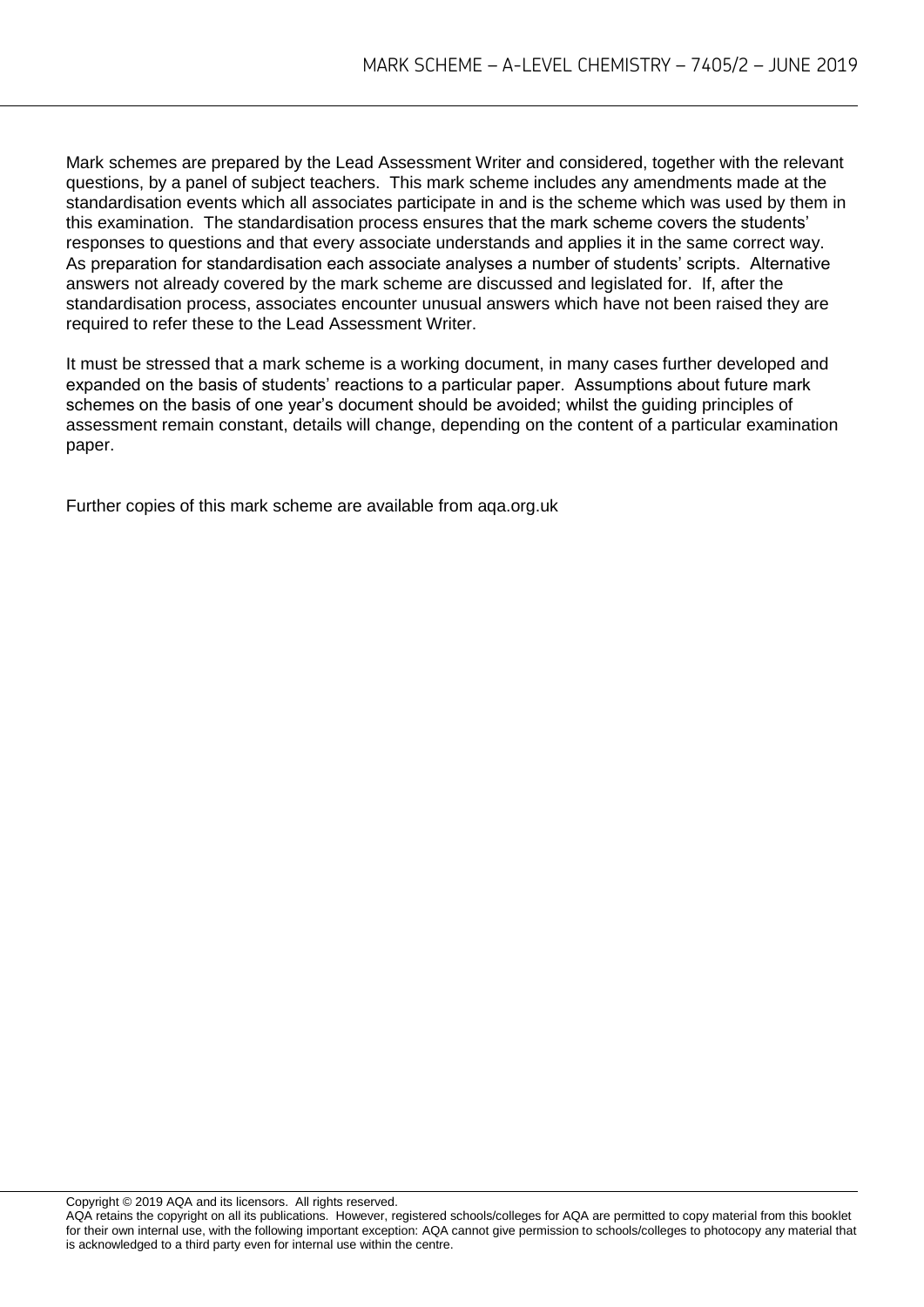# **AS and A-Level Chemistry Mark Scheme Instructions for Examiners**

#### **1. General**

The mark scheme for each question shows:

- the marks available for each part of the question
- the total marks available for the question
- the typical answer or answers which are expected
- extra information to help the examiner make his or her judgement and help to delineate what is acceptable or not worthy of credit or, in discursive answers, to give an overview of the area in which a mark or marks may be awarded.

The extra information in the 'Comments' column is aligned to the appropriate answer in the lefthand part of the mark scheme and should only be applied to that item in the mark scheme.

You should mark according to the contents of the mark scheme. If you are in any doubt about applying the mark scheme to a particular response, consult your Team Leader.

At the beginning of a part of a question a reminder may be given, for example: where consequential marking needs to be considered in a calculation; or the answer may be on the diagram or at a different place on the script.

In general the right-hand side of the mark scheme is there to provide those extra details which might confuse the main part of the mark scheme yet may be helpful in ensuring that marking is straightforward and consistent.

The use of M1, M2, M3 etc in the right-hand column refers to the marking points in the order in which they appear in the mark scheme. So, M1 refers to the first marking point, M2 the second marking point etc.

## **2. Emboldening**

- **2.1** In a list of acceptable answers where more than one mark is available 'any **two** from' is used, with the number of marks emboldened. Each of the following bullet points is a potential mark.
- **2.2** A bold **and** is used to indicate that both parts of the answer are required to award the mark.
- **2.3** Alternative answers acceptable for a mark are indicated by the use of **OR**. Different terms in the mark scheme are shown by a / ; eg allow smooth / free movement.

#### **3. Marking points**

#### **3.1 Marking of lists**

This applies to questions requiring a set number of responses, but for which students have provided extra responses. The general 'List' principle to be followed in such a situation is that 'right + wrong = wrong'.

Each error / contradiction negates each correct response. So, if the number of error / contradictions equals or exceeds the number of marks available for the question, no marks can be awarded.

However, responses considered to be neutral (often prefaced by 'Ignore' in the mark scheme) are not penalised.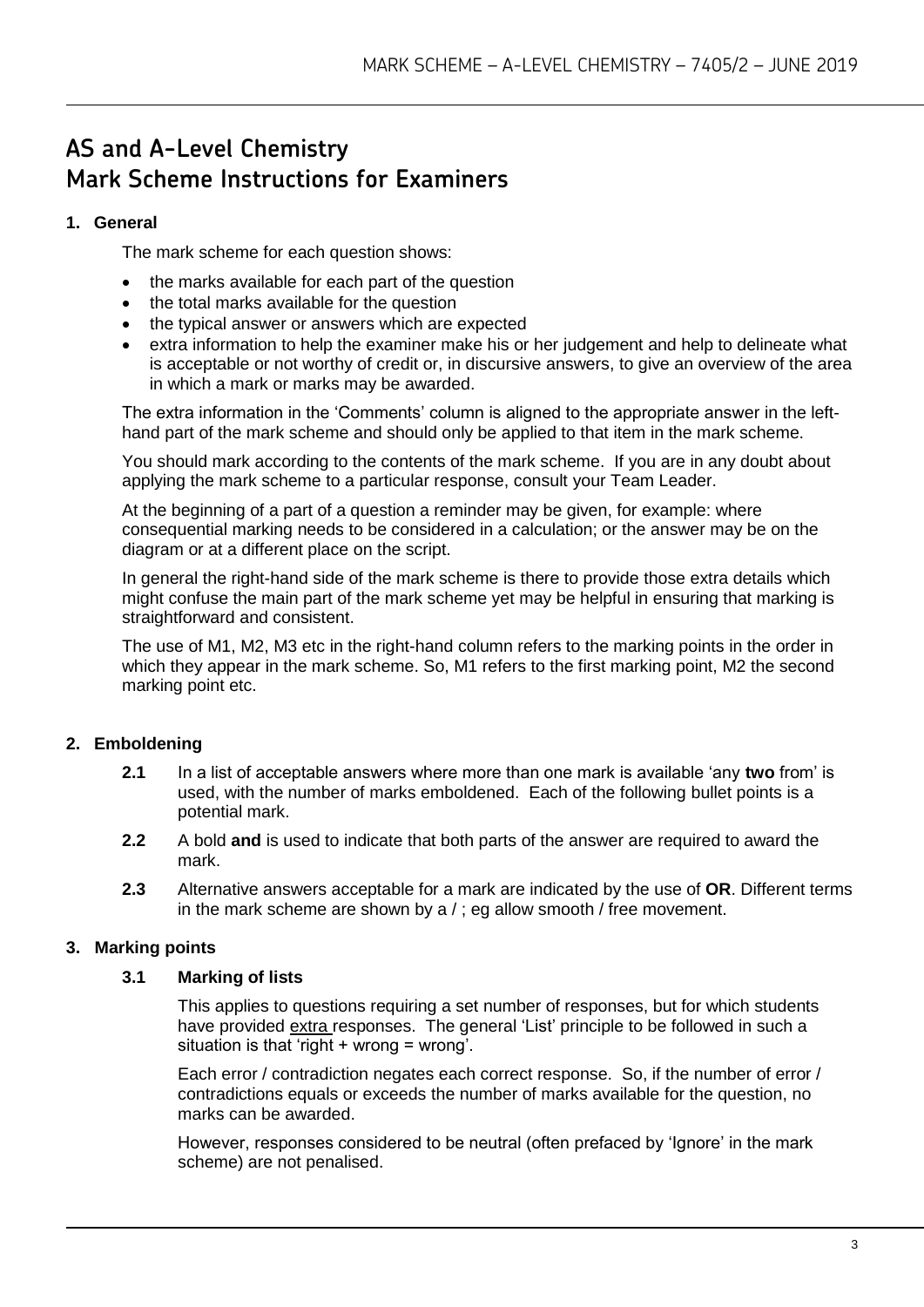| Correct<br>answers | Incorrect<br>answers (i.e.<br>incorrect rather<br>than neutral) | Mark $(2)$ | Comment                                                                                                           |
|--------------------|-----------------------------------------------------------------|------------|-------------------------------------------------------------------------------------------------------------------|
|                    | 0                                                               |            |                                                                                                                   |
|                    |                                                                 |            | They have not exceeded the maximum<br>number of responses so there is no penalty.                                 |
|                    | 2                                                               | 0          | They have exceeded the maximum number<br>of responses so the extra incorrect<br>response cancels the correct one. |
| 2                  | 0                                                               | 2          |                                                                                                                   |
| $\overline{2}$     |                                                                 |            |                                                                                                                   |
| $\overline{2}$     | 2                                                               | $\Omega$   |                                                                                                                   |
| 3                  | 0                                                               | 2          | The maximum mark is 2                                                                                             |
| 3                  |                                                                 |            | The incorrect response cancels out one of<br>the two correct responses that gained<br>credit.                     |
| 3                  | $\overline{2}$                                                  | $\Omega$   | Two incorrect responses cancel out the two<br>marks gained.                                                       |
| 3                  | 3                                                               | 0          |                                                                                                                   |

For example, in a question requiring 2 answers for 2 marks:

#### **3.2 Marking procedure for calculations**

Full marks should be awarded for a correct numerical answer, without any working shown, unless the question states 'Show your working' or 'justify your answer'. In this case, the mark scheme will clearly indicate what is required to gain full credit.

If an answer to a calculation is incorrect and working is shown, process mark(s) can usually be gained by correct substitution / working and this is shown in the 'Comments' column or by each stage of a longer calculation.

#### **3.3 Errors carried forward, consequential marking and arithmetic errors**

Allowances for errors carried forward are most likely to be restricted to calculation questions and should be shown by the abbreviation ECF or consequential in the marking scheme.

An arithmetic error should be penalised for one mark only unless otherwise amplified in the marking scheme. Arithmetic errors may arise from a slip in a calculation or from an incorrect transfer of a numerical value from data given in a question.

#### **3.4 Equations**

In questions requiring students to write equations, state symbols are generally ignored unless otherwise stated in the 'Comments' column.

Examiners should also credit correct equations using multiples and fractions unless otherwise stated in the 'Comments' column.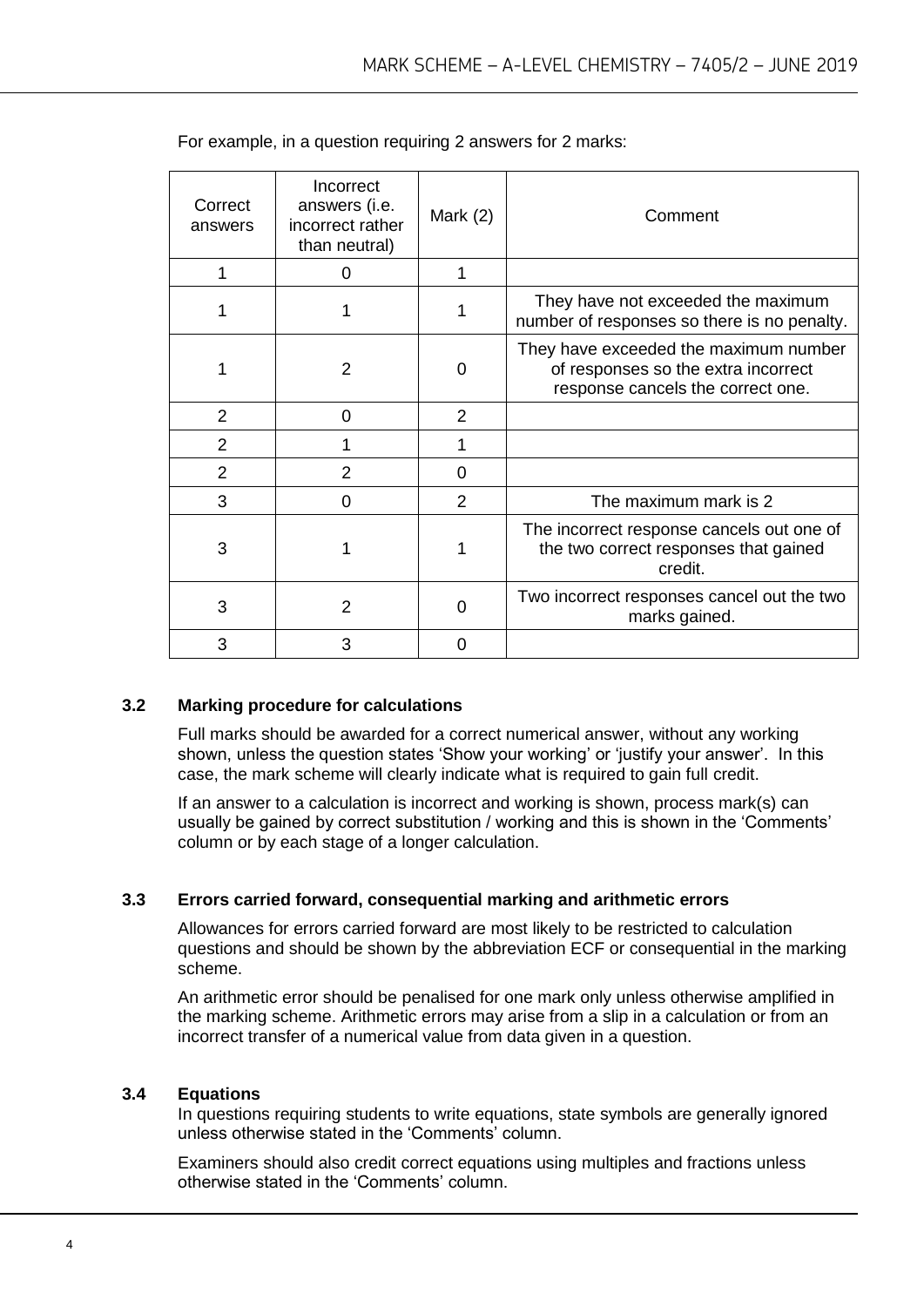#### **3.5 Oxidation states**

In general, the sign for an oxidation state will be assumed to be positive unless specifically shown to be negative.

#### **3.6 Interpretation of 'it'**

Answers using the word 'it' should be given credit only if it is clear that the 'it' refers to the correct subject.

#### **3.7 Phonetic spelling**

The phonetic spelling of correct scientific terminology should be credited **unless** there is a possible confusion with another technical term or if the question requires correct IUPAC nomenclature.

#### **3.8 Brackets**

(…..) are used to indicate information which is not essential for the mark to be awarded but is included to help the examiner identify the sense of the answer required.

#### **3.9 Ignore / Insufficient / Do not allow**

Ignore or insufficient is used when the information given is irrelevant to the question or not enough to gain the marking point. Any further correct amplification could gain the marking point.

Do **not** allow means that this is a wrong answer which, even if the correct answer is given, will still mean that the mark is not awarded.

#### **3.10 Marking crossed out work**

Crossed out work that **has not been** replaced should be marked as if it were not crossed out, if possible. Where crossed out work **has been** replaced, the replacement work and not the crossed out work should be marked.

#### **3.11 Reagents and Observations**

The command word "Identify", allows the student to choose to use **either** the name or the formula of a reagent in their answer. In some circumstances, the list principle may apply when both the name and the formula are used. Specific details will be given in mark schemes.

The guiding principle is that a reagent is a chemical which can be taken out of a bottle or container. Failure to identify complete reagents **will be penalised**, but follow-on marks (e.g. for a subsequent equation or observation) can be scored from an incorrect attempt (possibly an incomplete reagent) at the correct reagent. Specific details will be given in mark schemes.

For example, **no credit** would be given for

- the cyanide ion or CN<sup>-</sup> when the reagent should be potassium cyanide or KCN;
- the hydroxide ion or OH<sup>-</sup> when the reagent should be sodium hydroxide or NaOH;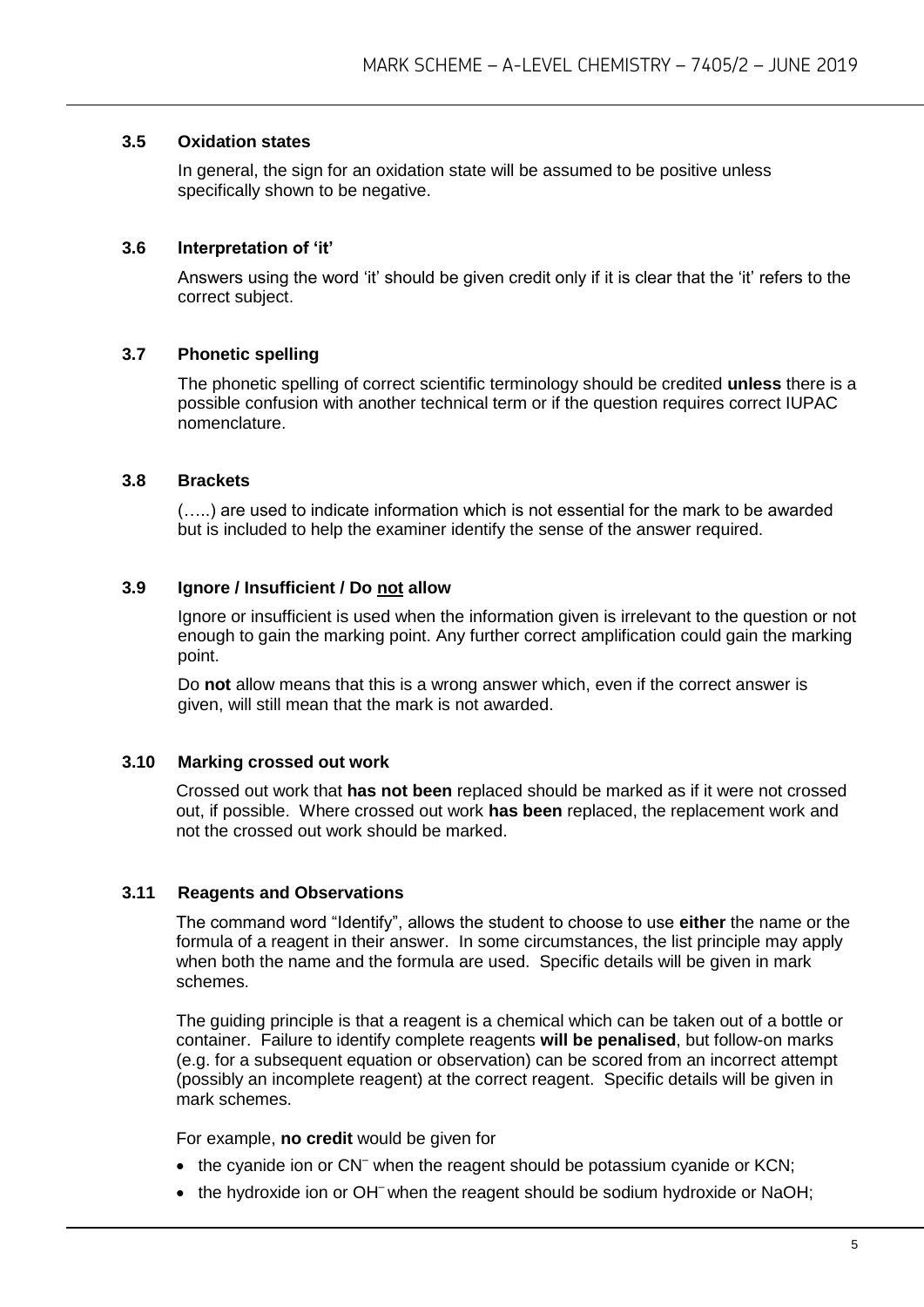• the Ag(NH<sub>3</sub>)<sub>2</sub><sup>+</sup> ion when the reagent should be Tollens' reagent (or ammoniacal silver nitrate). In this example, no credit is given for the ion, but credit could be given for a correct observation following on from the use of the ion. Specific details will be given in mark schemes.

In the event that a student provides, for example, **both** KCN and cyanide ion, it would be usual to ignore the reference to the cyanide ion (because this is not contradictory) and credit the KCN. Specific details will be given in mark schemes.

Where an observation is required, the answer must state clearly what is seen, heard or detected by smell. Statements such as 'carbon dioxide is given off' or 'barium sulfate is formed' would not gain marks as observations. Credit would be given for descriptions such as 'effervescence' or 'fizzing' or for 'white precipitate or white ppt'. Where relevant, 'no visible change' is an acceptable answer, but the statement 'no observation' would not gain a mark.

#### **3.12 Organic structures**

Where students are asked to draw organic structures, unless a specific type is required in the question and stated in the mark scheme, these may be given as displayed, structural or skeletal formulas or a combination of all three as long as the result is unambiguous.

In general

- Displayed formulae must show all of the bonds and all of the atoms in the molecule, but need not show correct bond angles.
- Skeletal formulae must show carbon atoms by an angle or suitable intersection in the skeleton chain. Functional groups must be shown and it is essential that all atoms other than C atoms are shown in these (except H atoms in the functional groups of aldehydes, secondary amines and N-substituted amides which do not need to be shown).
- Structures must not be ambiguous, e.g. 1-bromopropane should be shown as  $CH<sub>3</sub>CH<sub>2</sub>CH<sub>2</sub>Br$  and not as the molecular formula  $C<sub>3</sub>H<sub>7</sub>Br$  which could also represent the isomeric 2-bromopropane.
- Bonds should be drawn correctly between the relevant atoms. This principle applies in all cases where the attached functional group contains a carbon atom, e.g nitrile, carboxylic acid, aldehyde and acid chloride. The carbon-carbon bond should be clearly shown. Wrongly bonded atoms will be penalised **on every occasion**. (see the examples below)
- The same principle should also be applied to the structure of alcohols. For example, if students show the alcohol functional group as C ─ HO, they should be penalised **on every occasion**.
- $\bullet$  Latitude should be given to the representation of C  $\sim$  C bonds in alkyl groups, given that  $CH<sub>3</sub>$  is considered to be interchangeable with  $H<sub>3</sub>$ C even though the latter would be preferred.
- Similar latitude should be given to the representation of amines where  $NH_2$  C will be allowed, although  $H_2N-C$  would be preferred.
- Poor presentation of vertical C CH<sub>3</sub> bonds or vertical C NH<sub>2</sub> bonds should **not** be penalised. For other functional groups, such as  $-$  OH and  $-$  CN, the limit of tolerance is the half-way position between the vertical bond and the relevant atoms in the attached group.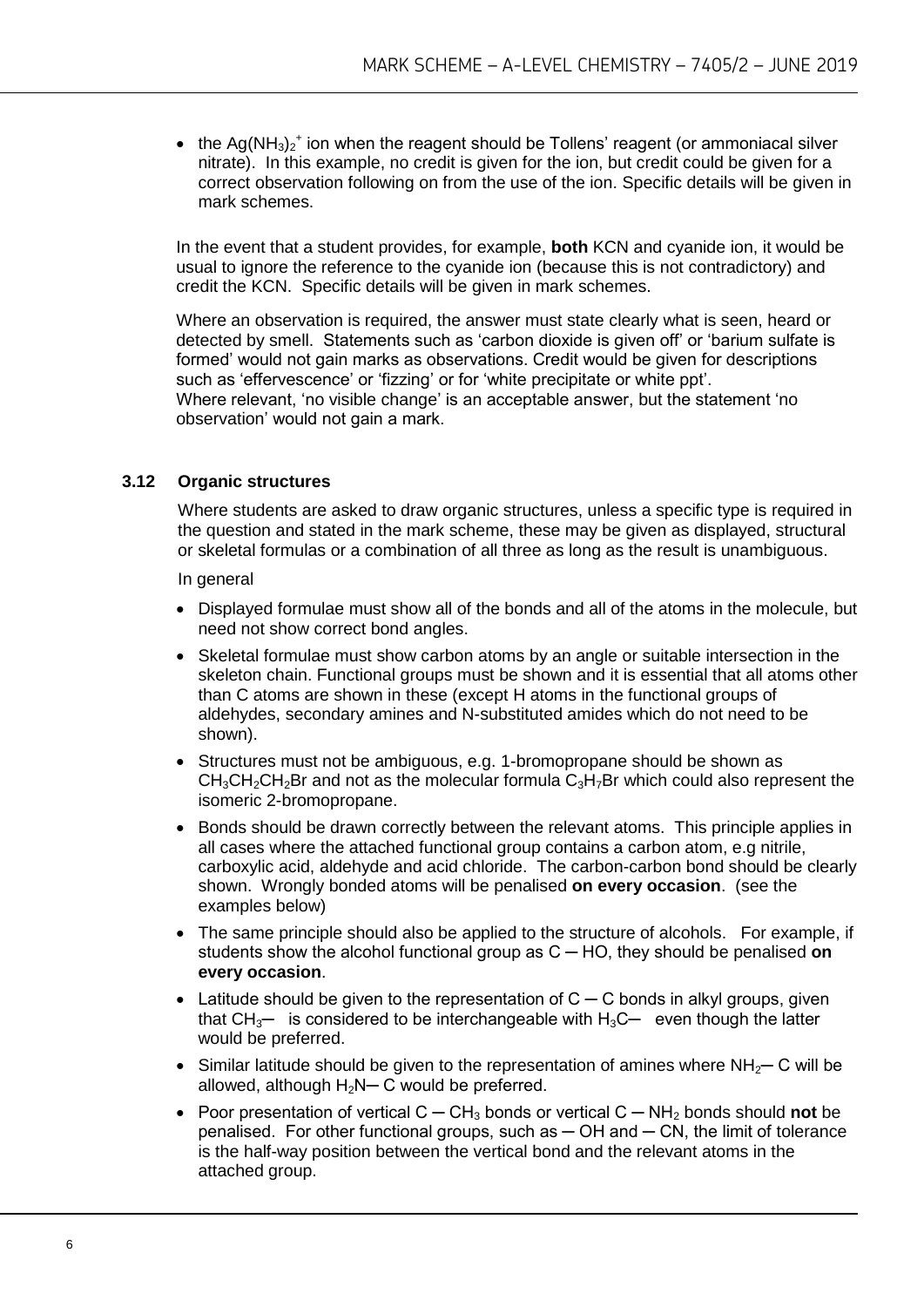By way of illustration, the following would apply.



- Representation of  $CH<sub>2</sub>$  by C-H<sub>2</sub> will be penalised
- Some examples are given here of **structures** for specific compounds that should **not** gain credit (but, exceptions may be made in the context of balancing equations)

| for | ethanal |
|-----|---------|
| for | ethanol |
| for | ethanol |
| for | ethanol |
| for | ethene  |
| for | ethene  |
| for | ethene  |
|     |         |

 Each of the following **should gain credit** as alternatives to correct representations of the structures.

| $CH2 = CH2$                      | for   | ethene, $H_2C=CH_2$           |
|----------------------------------|-------|-------------------------------|
| $\mathsf{CH}_3\mathsf{CHOHCH}_3$ | tor – | propan-2-ol, $CH_3CH(OH)CH_3$ |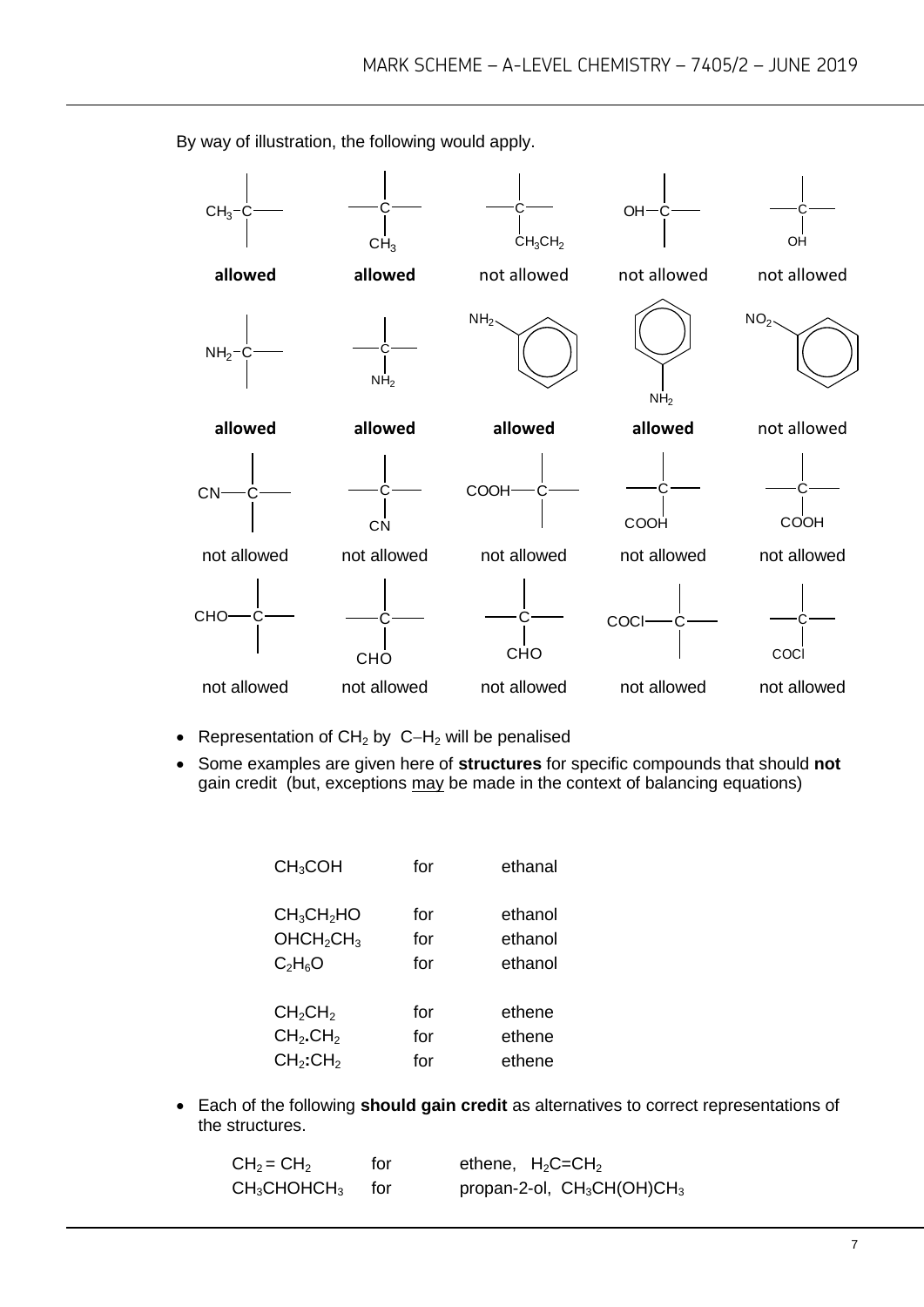- In most cases, the use of "sticks" to represent C ─ H bonds in a structure should **not** be penalised. The exceptions to this when "sticks" will be penalised include
	- when a displayed formula is required
	- when a skeletal structure is required or has been drawn by the candidate.

#### **3.13 Organic names**

As a general principle, non-IUPAC names or incorrect spelling or incomplete names should **not** gain credit. Some illustrations are given here.

Unnecessary but not wrong numbers will **not** be penalised such as the number '2' in 2-methylpropane or the number '1' in 2-chlorobutan-1-oic acid.

| but-2-ol                | should be butan-2-ol                                        |
|-------------------------|-------------------------------------------------------------|
| 2-hydroxybutane         | should be butan-2-ol                                        |
| butane-2-ol             | should be butan-2-ol                                        |
| 2-butanol               | should be butan-2-ol                                        |
| ethan-1,2-diol          | should be ethane-1,2-diol                                   |
| 2-methpropan-2-ol       | should be 2-methylpropan-2-ol                               |
| 2-methylbutan-3-ol      | should be 3-methylbutan-2-ol                                |
| 3-methylpentan          | should be 3-methylpentane                                   |
| 3-mythylpentane         | should be 3-methylpentane                                   |
| 3-methypentane          | should be 3-methylpentane                                   |
| propanitrile            | should be propanenitrile                                    |
| aminethane              | should be ethylamine (although aminoethane can gain credit) |
| 2-methyl-3-bromobutane  | should be 2-bromo-3-methylbutane                            |
| 3-bromo-2-methylbutane  | should be 2-bromo-3-methylbutane                            |
| 3-methyl-2-bromobutane  | should be 2-bromo-3-methylbutane                            |
| 2-methylbut-3-ene       | should be 3-methylbut-1-ene                                 |
| difluorodichloromethane | should be dichlorodifluoromethane                           |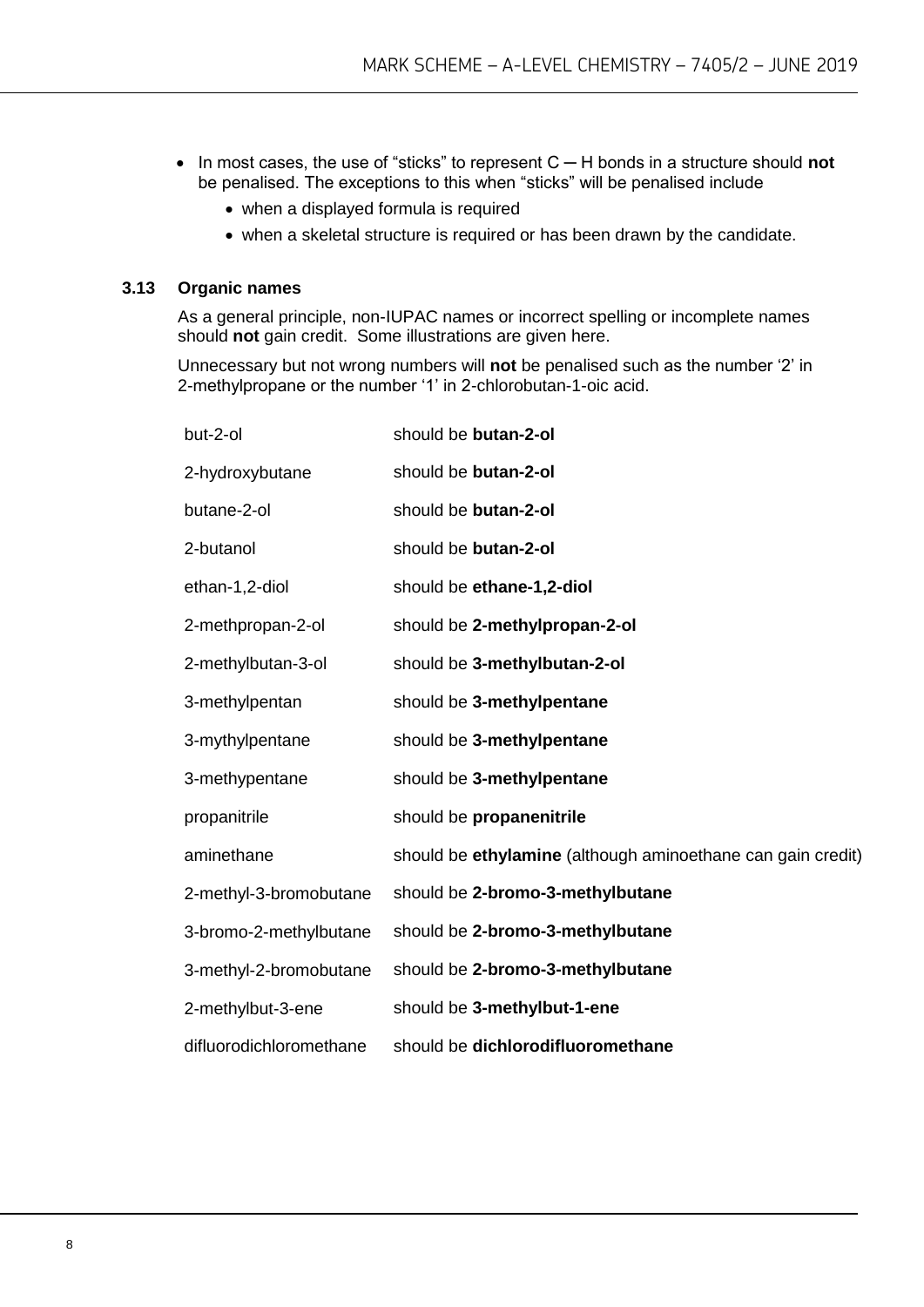#### **3.14 Organic reaction mechanisms**

Curly arrows should originate either from a lone pair of electrons or from a bond.

**The following representations** should not gain credit **and will be penalised each time**  within a clip.



For example, the following would score zero marks



When the curly arrow is showing the formation of a bond to an atom, the arrow can go directly to the relevant atom, alongside the relevant atom or **more than half-way** towards the relevant atom.

In free-radical substitution

- the absence of a radical dot should be penalised **once only** within a clip.
- the use of half-headed arrows is not required, but the use of double-headed arrows or the incorrect use of half-headed arrows in free-radical mechanisms should be penalised **once only** within a clip

Mechanisms may be drawn using structural, displayed or skeletal formulae. However, if skeletal formulae are used in mechanisms such as elimination reactions (from halogenoalkanes or alcohols) or in electrophilic substitutions, any hydrogen atoms that are essential to a step in the mechanism must be shown.

#### **3.15 Extended responses**

#### **For questions marked using a 'Levels of Response' mark scheme:**

Level of response mark schemes are broken down into three levels, each of which has a descriptor. Each descriptor contains two statements. The first statement is the Chemistry content statement and the second statement is the communication statement.

#### **Determining a level**

Start at the lowest level of the mark scheme and use it as a ladder to see whether the answer meets the Chemistry content descriptor for that level. The descriptor for the level indicates the qualities that might be seen in the student's answer for that level. If it meets the lowest level, then go to the next one and decide if it meets this level, and so on, until you have a match between the level descriptor and the answer.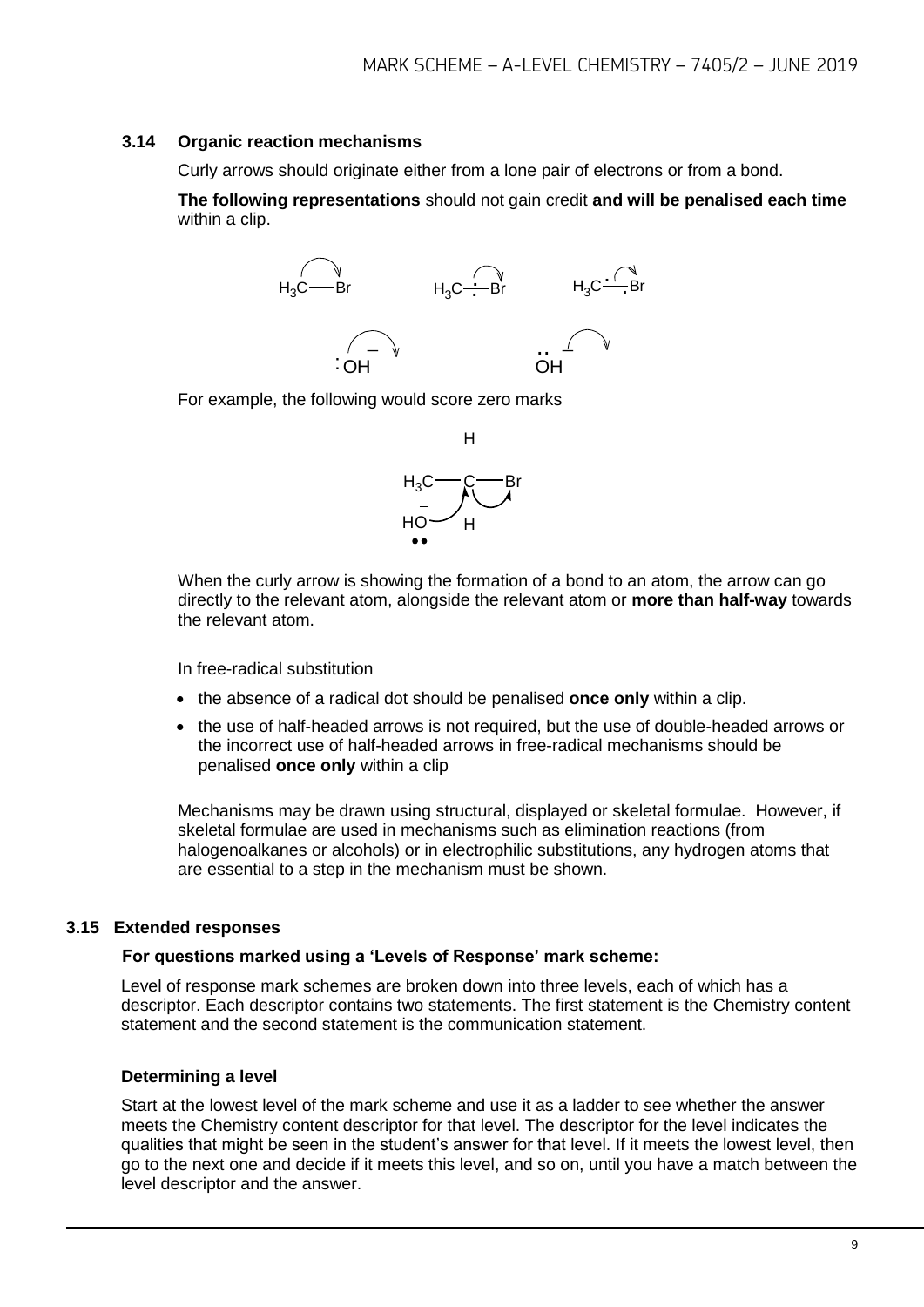When assigning a level you should look at the overall quality of the answer and not look to pick holes in small and specific parts of the answer where the student has not performed quite as well as the rest. If the answer covers different aspects of different levels of the mark scheme you should use a best fit approach for defining the level.

Once the level has been decided, the mark within the level is determined by the communication statement:

• If the answer completely matches the communication descriptor, award the higher mark within the level.

• If the answer does not completely match the communication descriptor, award the lower mark within the level.

The exemplar materials used during standardisation will help you to determine the appropriate level. There will be an exemplar in the standardising materials which will correspond with each level of the mark scheme and for each mark within each level. This answer will have been awarded a mark by the Lead Examiner. You can compare the student's answer with the exemplar to determine if it is the same standard, better or worse than the example. You can then use this to allocate a mark for the answer based on the Lead Examiner's mark on the exemplar.

You may well need to read back through the answer as you apply the mark scheme to clarify points and assure yourself that the level and the mark are appropriate.

Indicative content in the mark scheme is provided as a guide for examiners. It is not intended to be exhaustive and you must credit other chemically valid points. Students may not have to cover all of the points mentioned in the indicative content to reach the highest level of the mark scheme. The mark scheme will state how much chemical content is required for the highest level.

An answer which contains nothing of relevance to the question must be awarded no marks.

#### **For other extended response answers:**

Where a mark scheme includes linkage words (such as 'therefore', 'so', 'because' etc), these are optional. However, a student's marks for the question may be limited if they do not demonstrate the ability to construct and develop a sustained line of reasoning which is coherent, relevant, substantiated and logically structured. In particular answers in the form of bullet pointed lists may not be awarded full marks if there is no indication of logical flow between each point or if points are in an illogical order.

The mark schemes for some questions state that the maximum mark available for an extended response answer is limited if the answer is not coherent, relevant, substantiated and logically structured. During the standardisation process, the Lead Examiner will provide marked exemplar material to demonstrate answers which have not met these criteria. You should use these exemplars as a comparison when marking student answers.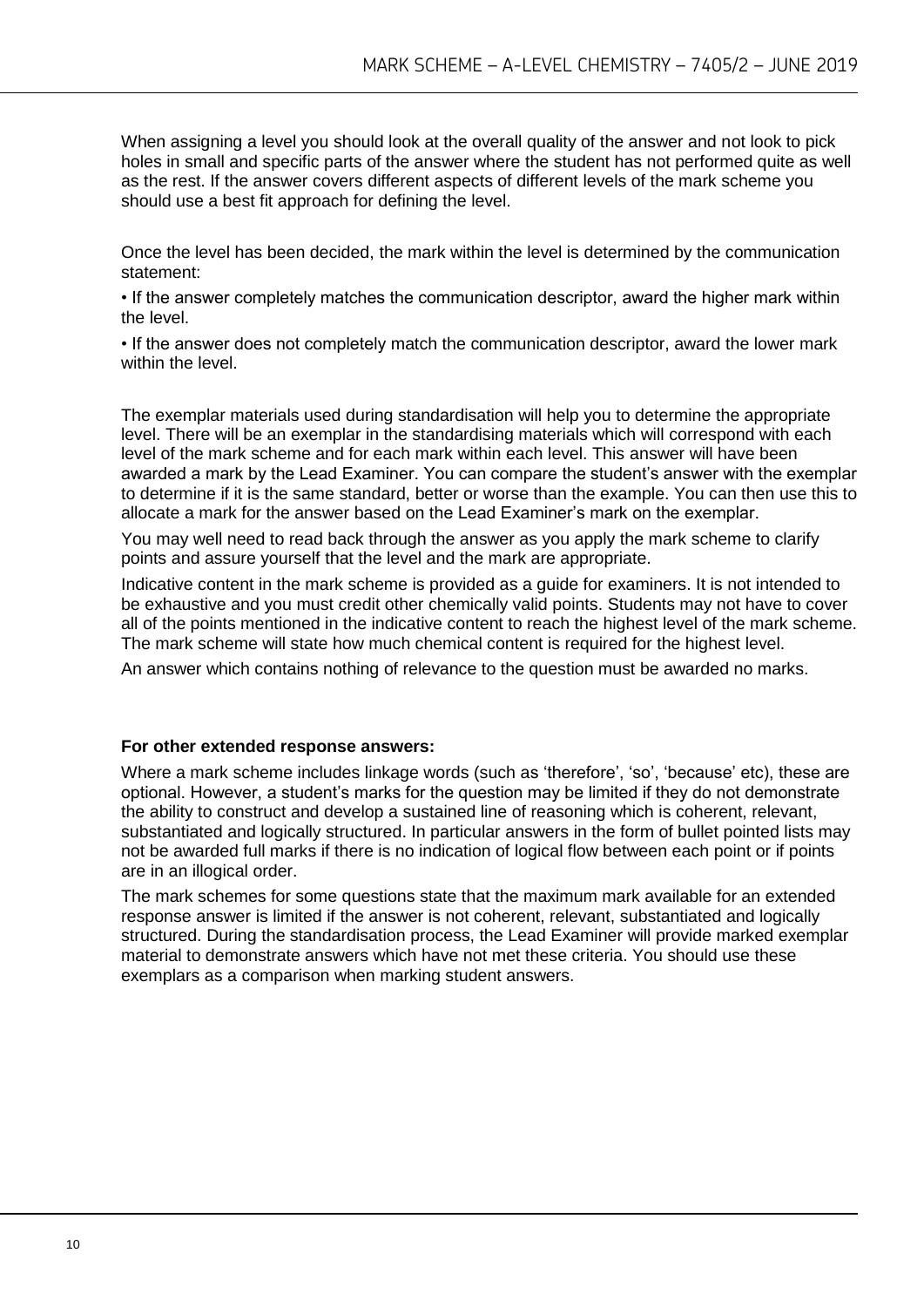| Question | <b>Answers</b>                                                                                                                                                                                   | <b>Additional Comments/Guidelines</b>                                                                                                                                                                     | <b>Mark</b> |
|----------|--------------------------------------------------------------------------------------------------------------------------------------------------------------------------------------------------|-----------------------------------------------------------------------------------------------------------------------------------------------------------------------------------------------------------|-------------|
| 01.1     | $Br-(CH_2)_6\text{-}Br + 4NH_3 \rightarrow H_2N-(CH_2)_6\text{-}NH_2$<br>$+ 2NH4Br$<br>Br<br>OR<br>$+$ 4NH <sub>3</sub><br><b>Br</b><br>NH <sub>2</sub><br>$+ 2NH4Br$<br>$H_2N$<br>$\rightarrow$ | M1 both organic compounds correct<br>(not molecular formulae)<br>Allow one correct structural formula and the other<br>correct molecular formula of type XC <sub>6</sub> H <sub>12</sub> X<br>M2 balanced | 2           |
|          | :NH <sub>3</sub><br>M1 arrow<br>& lone pair<br>NH <sub>2</sub><br><b>Br</b><br>н                                                                                                                 | Or with structural formulae, $Br(CH_2)_6NH_2$ etc<br>Allow $S_N$ 1<br>Penalise incorrect partial charges in M1                                                                                            | 3           |
| 01.2     | NH <sub>2</sub><br>M2 structure<br>$:NH_3$<br>M3 arrow<br>NH <sub>3</sub> removal need not be shown but penalise Br <sup>-</sup> removal                                                         |                                                                                                                                                                                                           |             |
|          | Impurity                                                                                                                                                                                         | allow                                                                                                                                                                                                     |             |
|          | $\binom{1}{H}$<br>(or as structural formula)                                                                                                                                                     | ̀№—н)<br>$(H \rightarrow$                                                                                                                                                                                 | 1           |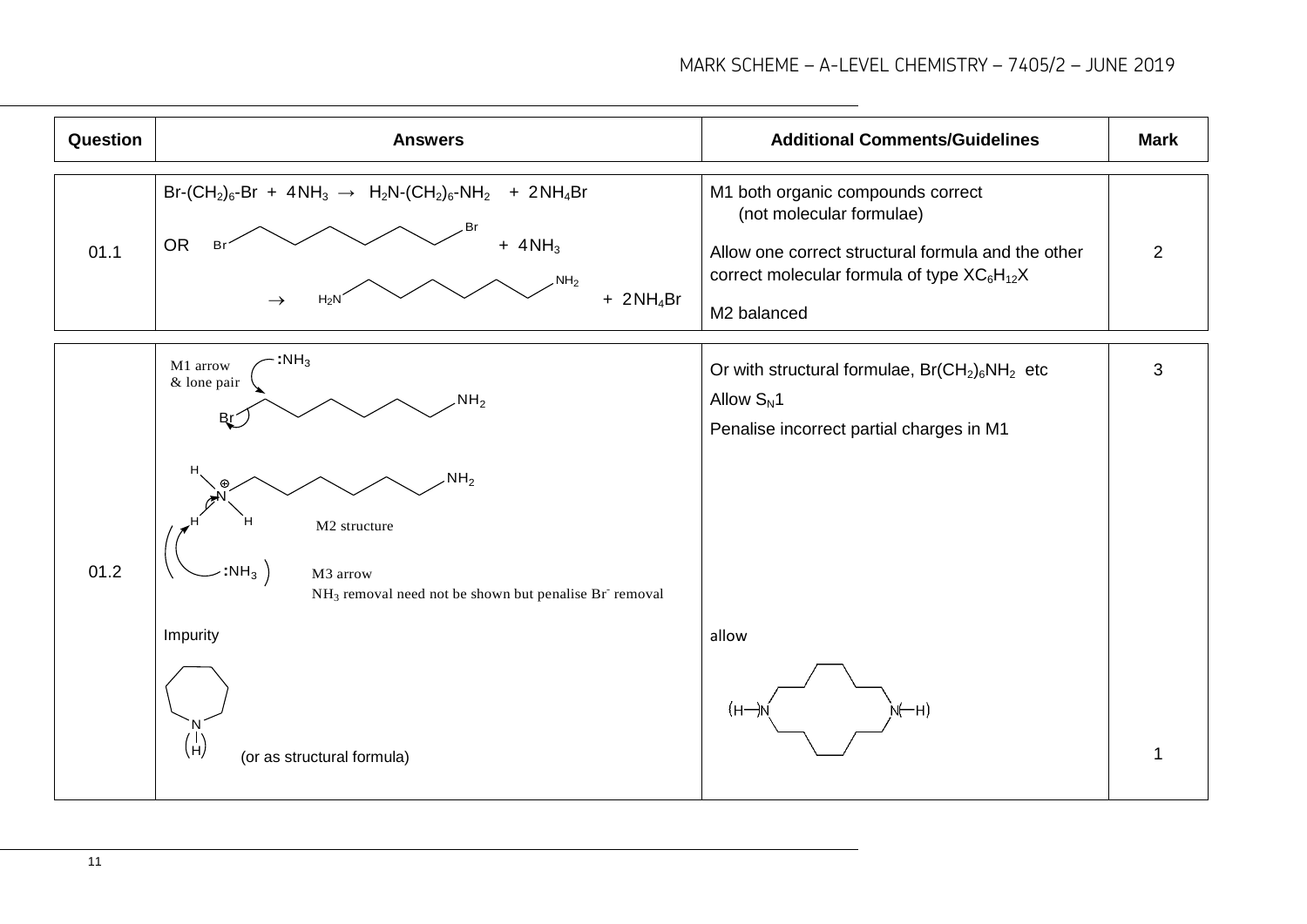|      | M1<br>Stage 1 reagent<br>KCN or NaCN                                          | Not HCN this loses M1 and M2<br>Any mention of acid loses M1 & M2                                                                              |  |
|------|-------------------------------------------------------------------------------|------------------------------------------------------------------------------------------------------------------------------------------------|--|
|      | M <sub>2</sub><br>Stage 1 condition<br>aqueous alcohol                        | M2 dependent on correct M1 (allow condition if only<br>CN <sup>-</sup> ions)                                                                   |  |
| 01.3 | M <sub>3</sub><br>Stage 2 reagent & condition $H_2$ and Ni or Pt or Pd        | M3 only accessible if a cyanide is used in stage 1                                                                                             |  |
|      |                                                                               | Allow LiAlH <sub>4</sub> (in dry ether) – acidic/aqueous = $CE$ ,<br>but allow followed by acid.<br>NOT NaBH <sub>4</sub> NOT Sn/HCl or Fe/HCl |  |
|      |                                                                               | Ignore heat and reflux and pressure<br>Apply list principle to incorrect reagents/conditions                                                   |  |
|      | In 3-aminopentane                                                             | Allow converse for ammonia                                                                                                                     |  |
| 01.4 | Lone pair on N more available or Lone pair on N accepts H <sup>+</sup> better | Or greater stability of protonated N                                                                                                           |  |
|      | because of alkyl electron pushing /inductive effect                           | Mark independently                                                                                                                             |  |
|      |                                                                               |                                                                                                                                                |  |
| 01.5 | No carbon (atom is) attached to 4 different groups                            | Allow central carbon has two alkyl groups<br>Allow symmetrical molecule                                                                        |  |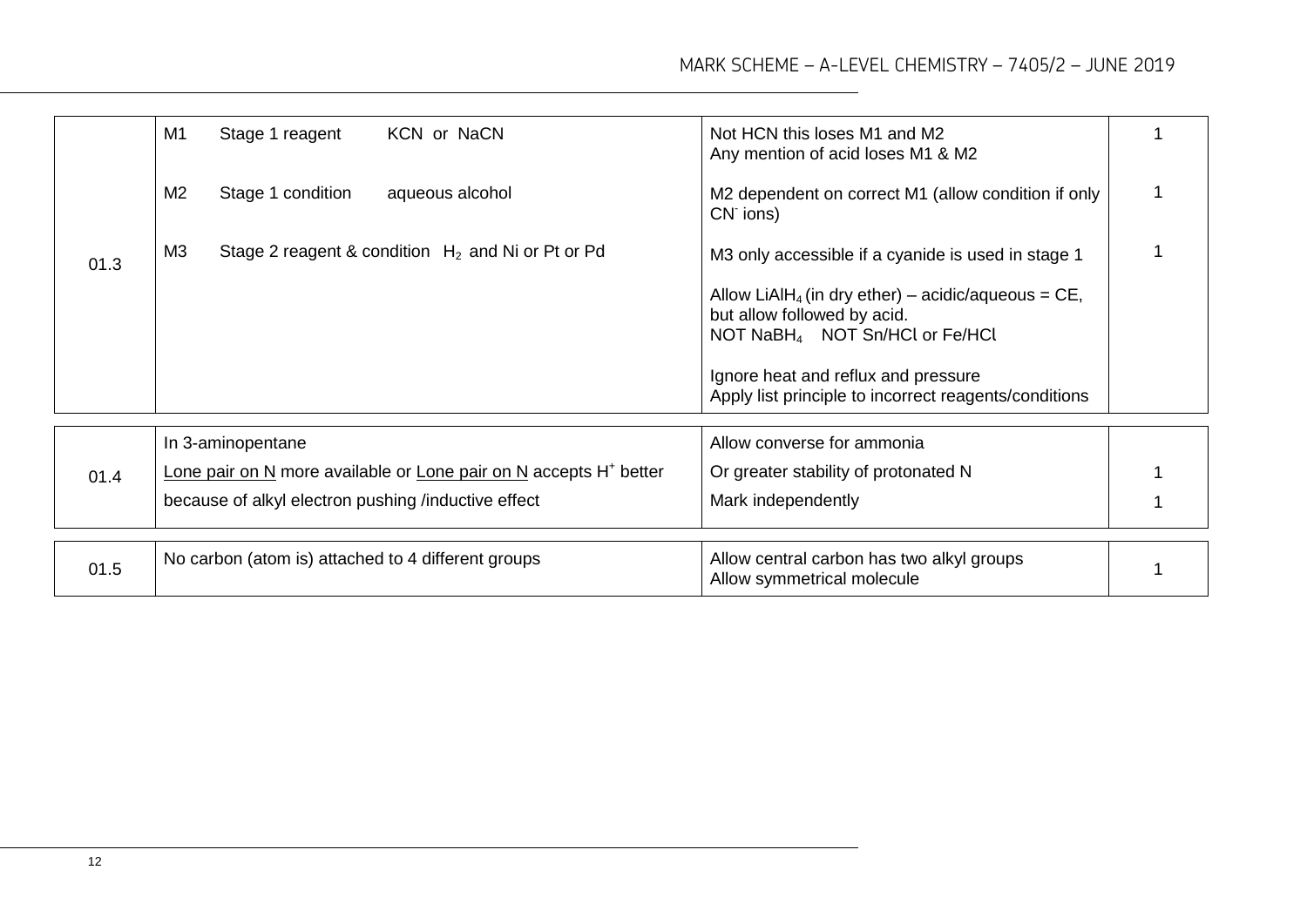| Question | <b>Answers</b>                                                                                                           | <b>Additional Comments/Guidelines</b>                                                                                      | <b>Mark</b> |
|----------|--------------------------------------------------------------------------------------------------------------------------|----------------------------------------------------------------------------------------------------------------------------|-------------|
| 02.1     | Thermometer and bung in flask with bulb level with side arm.<br>Condenser jacket with water in at bottom and out at top. | Must be cross section diagram with no gaps at<br>joints                                                                    |             |
| 02.2     | Liquids are immiscible                                                                                                   | Allow don't mix, forms two layers (stated or implied)<br>Allow it is insoluble<br>Ignore density or reference to solutions |             |
| 02.3     | Liquid goes clear / not cloudy                                                                                           | Ignore colourless                                                                                                          |             |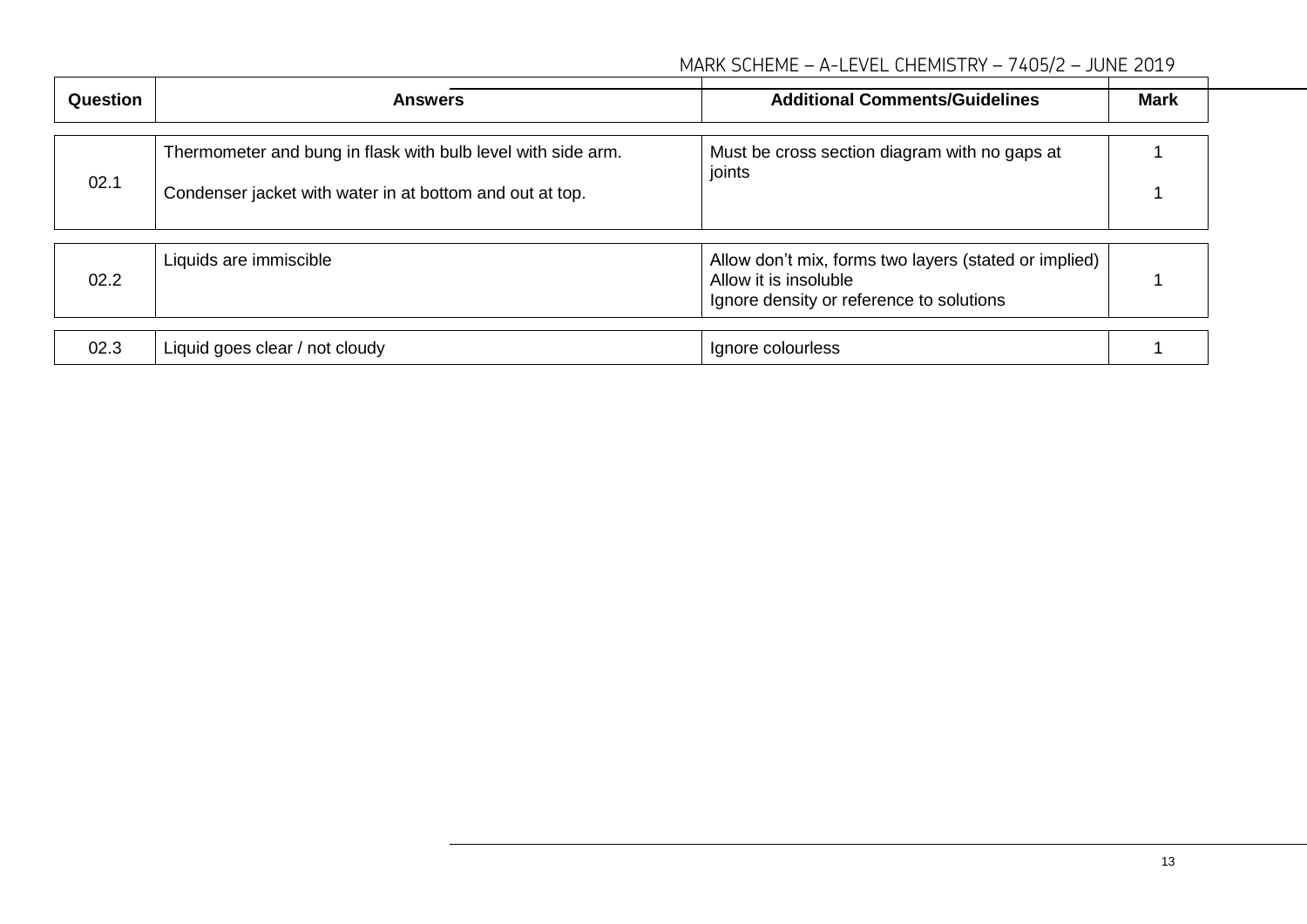|      | Via moles<br>Amount cyclohexanol $(= 14.4/100)$<br>$= 0.144$ mol                  | Via mass<br>Amount cyclohexanol $(= 14.4/100)$<br>$= 0.144$ mol                                                      | Via volume<br>Amount cyclohexanol $(= 14.4/100)$<br>$= 0.144$ mol                       | M1             |
|------|-----------------------------------------------------------------------------------|----------------------------------------------------------------------------------------------------------------------|-----------------------------------------------------------------------------------------|----------------|
|      | Mass cyclohexene formed<br>$= 4.15 \times 0.81 = 3.36$ g                          | Mass cyclohexene formed<br>$= 4.15 \times 0.81 = 3.36$ g                                                             | Mass of cyclohexene expected<br>$(= 0.144 \times 82.0 = 11.808 g)$<br>OR $M1 \times 82$ | M <sub>2</sub> |
| 02.4 | amount cyclohexene obtained<br>$(= 3.36/82.0 = 0.0410 \text{ mol})$<br>OR M2/82.0 | mass of cyclohexene expected<br>$(= 0.144 \times 82.0 = 11.808 g)$<br>$OR = M1 \times 82.0$                          | volume of cyclohexene expected<br>$(= 11.808/0.810 = 14.577cm3)$<br>OR M2/0.810         | M3             |
|      | %Yield = $0.0410 \times 100$<br>0.144<br>OR M3 x 100<br>M <sub>1</sub>            | %Yield = $3.36 \times 100$<br>11.808<br>OR M2 x 100<br>M3                                                            | %Yield = $4.15 \times 100$<br>14.577<br>OR.<br>$\frac{4.15}{ }$ x 100<br>M <sub>3</sub> | M4             |
|      | $= 28.5\%$ (must be 3 sf)                                                         | $= 28.5\%$ (must be 3 sf)<br>Only award M5 if answer is to 3sf and follows some attempt at % yield calculation in M4 | $= 28.5\%$ (must be 3 sf)                                                               | M <sub>5</sub> |
|      |                                                                                   |                                                                                                                      |                                                                                         |                |

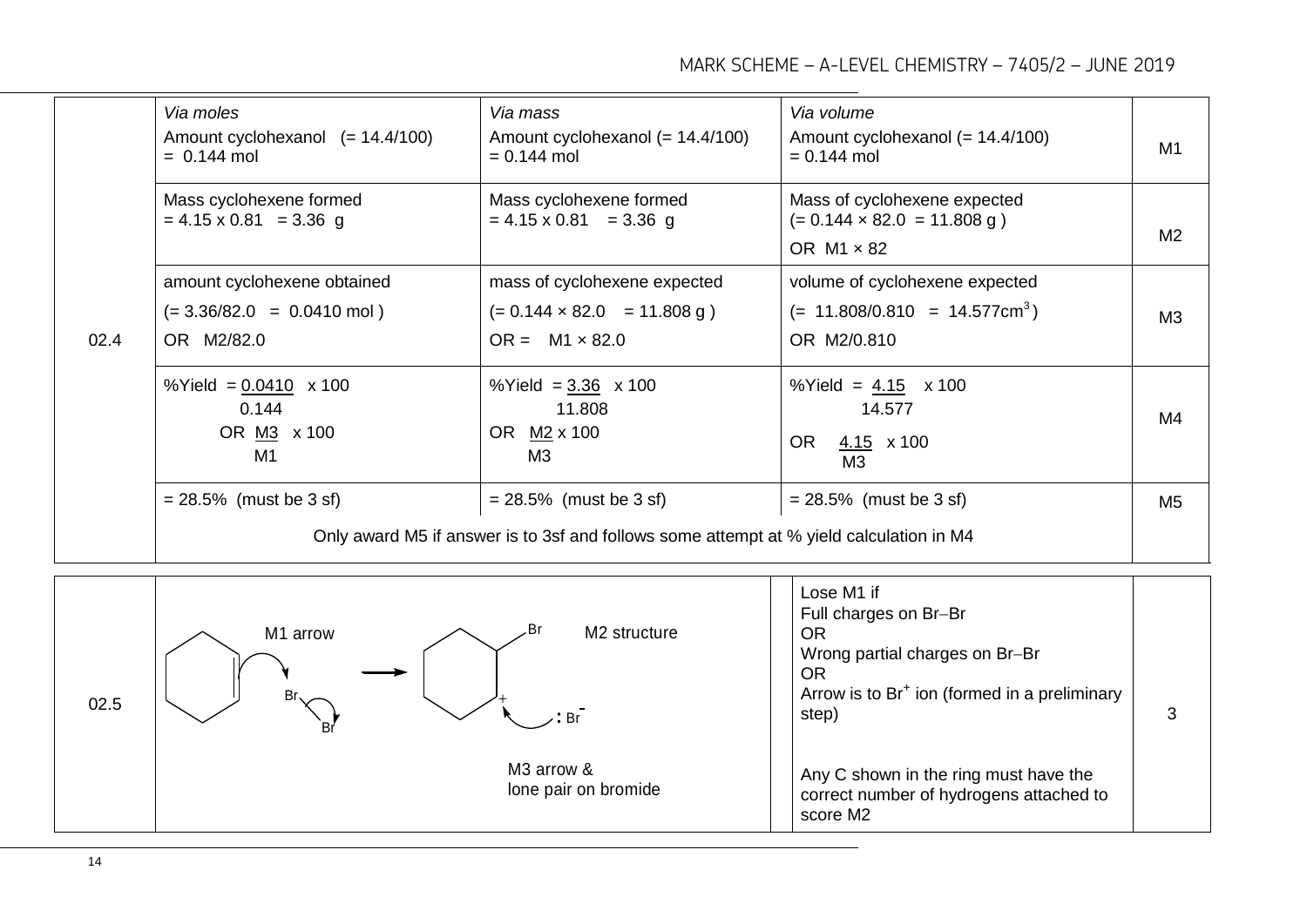| Question |                                                                                                                 |                                                                                                 | <b>Answers</b>                                                                          | <b>Additional Comments/Guidelines</b>                                                                                      | <b>Mark</b> |
|----------|-----------------------------------------------------------------------------------------------------------------|-------------------------------------------------------------------------------------------------|-----------------------------------------------------------------------------------------|----------------------------------------------------------------------------------------------------------------------------|-------------|
| 03.1     | %mass<br>mol<br>$\div$ smaller<br>x5<br>Empirical formula = molecular formula $C_5H_8$<br>M4 (must be branched) | $\overline{C}$<br>88.2<br>$\frac{88.2}{12}$<br>$=7.35$<br>$\frac{7.35}{7.35}$<br>$= 1$<br>$= 5$ | H<br>11.8<br>11.8<br>$=11.8$<br>$\frac{11.8}{7.35}$<br>1.61<br>$= 8$<br>CH <sub>3</sub> | M1 for amounts 7.35 and 11.8<br>M2 for process dividing M1 by smaller<br>M3 for answer $C_5H_8$ only<br>Allow alternatives |             |
|          | <b>OR</b>                                                                                                       | $H_2C^2$                                                                                        | CH <sub>2</sub>                                                                         | CH2<br>CH <sub>2</sub><br>CH <sub>3</sub><br>$HC = CCH(CH3)2$                                                              |             |
|          |                                                                                                                 |                                                                                                 |                                                                                         | Must be skeletal                                                                                                           | 1           |
| 03.2     |                                                                                                                 | <b>OR</b>                                                                                       |                                                                                         | M2 can only be this and is independent of M1                                                                               |             |
|          | Buta-1,3-diene                                                                                                  |                                                                                                 |                                                                                         |                                                                                                                            |             |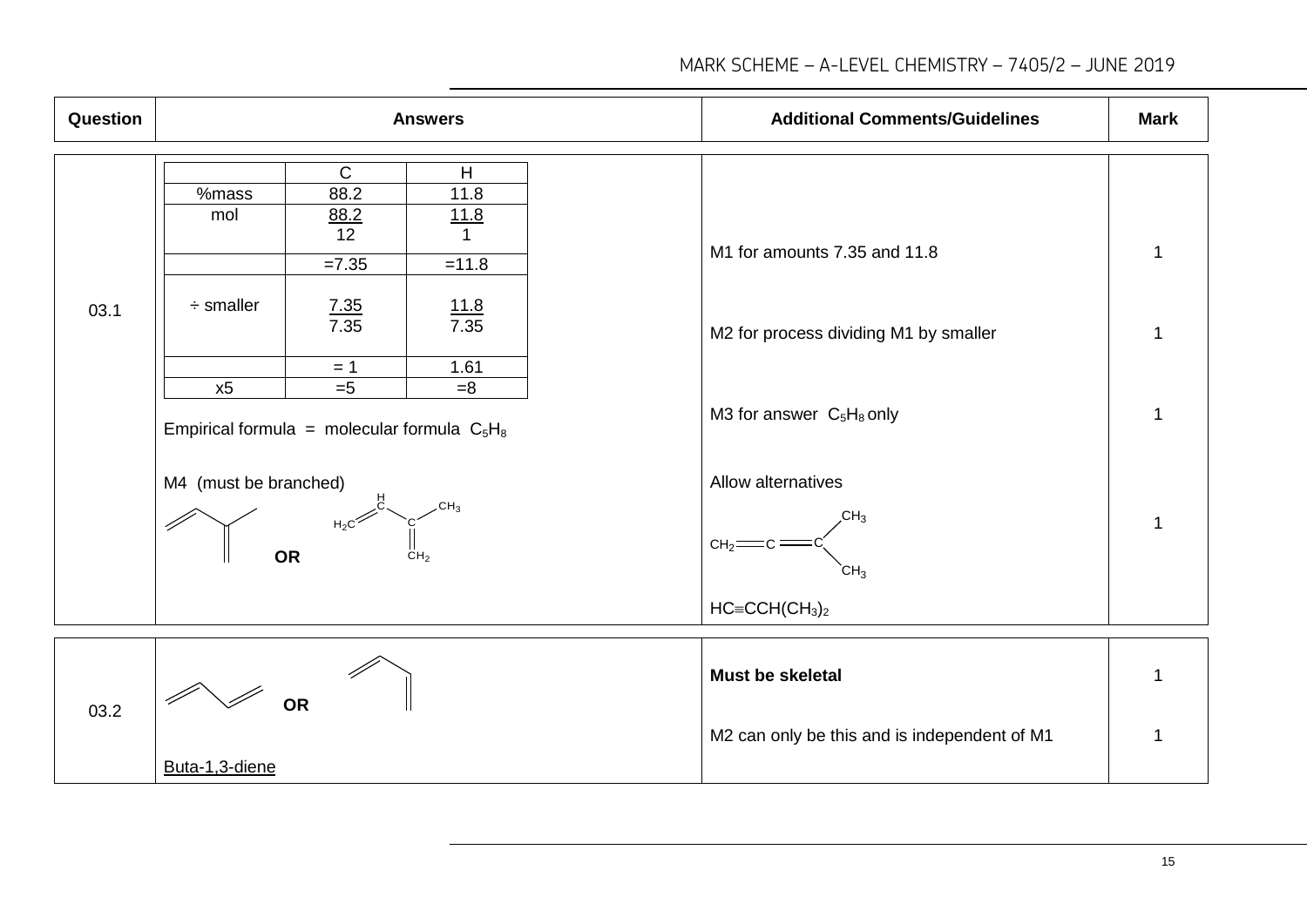|      | $-$ CH <sub>2</sub>                              | Must show trailing bonds<br>Ignore brackets and n                                   |  |
|------|--------------------------------------------------|-------------------------------------------------------------------------------------|--|
|      | H2C                                              | Allow skeletal - with brackets                                                      |  |
|      |                                                  |                                                                                     |  |
| 03.3 |                                                  | Must be E 'trans'                                                                   |  |
|      | Mark independently                               |                                                                                     |  |
|      | Restricted rotation about the C=C or double bond | Allow lack of rotation/no rotation/limited rotation<br>about the C=C or double bond |  |
|      |                                                  | Ignore different groups on each carbon of the C=C<br>double bond                    |  |
|      |                                                  |                                                                                     |  |
|      | $\mathcal{L}$ and $\mathcal{L}$                  | <b>A</b> 11                                                                         |  |

|      | Carbon Carbon bonds are non polar or (too) strong or not attacked by<br>nucleophiles | Allow carbon chains<br>ΟR                         |  |
|------|--------------------------------------------------------------------------------------|---------------------------------------------------|--|
| 03.4 | Carbon Carbon bonds cannot be hydrolysed                                             | Bonds between repeating units<br>Ignore C-H bonds |  |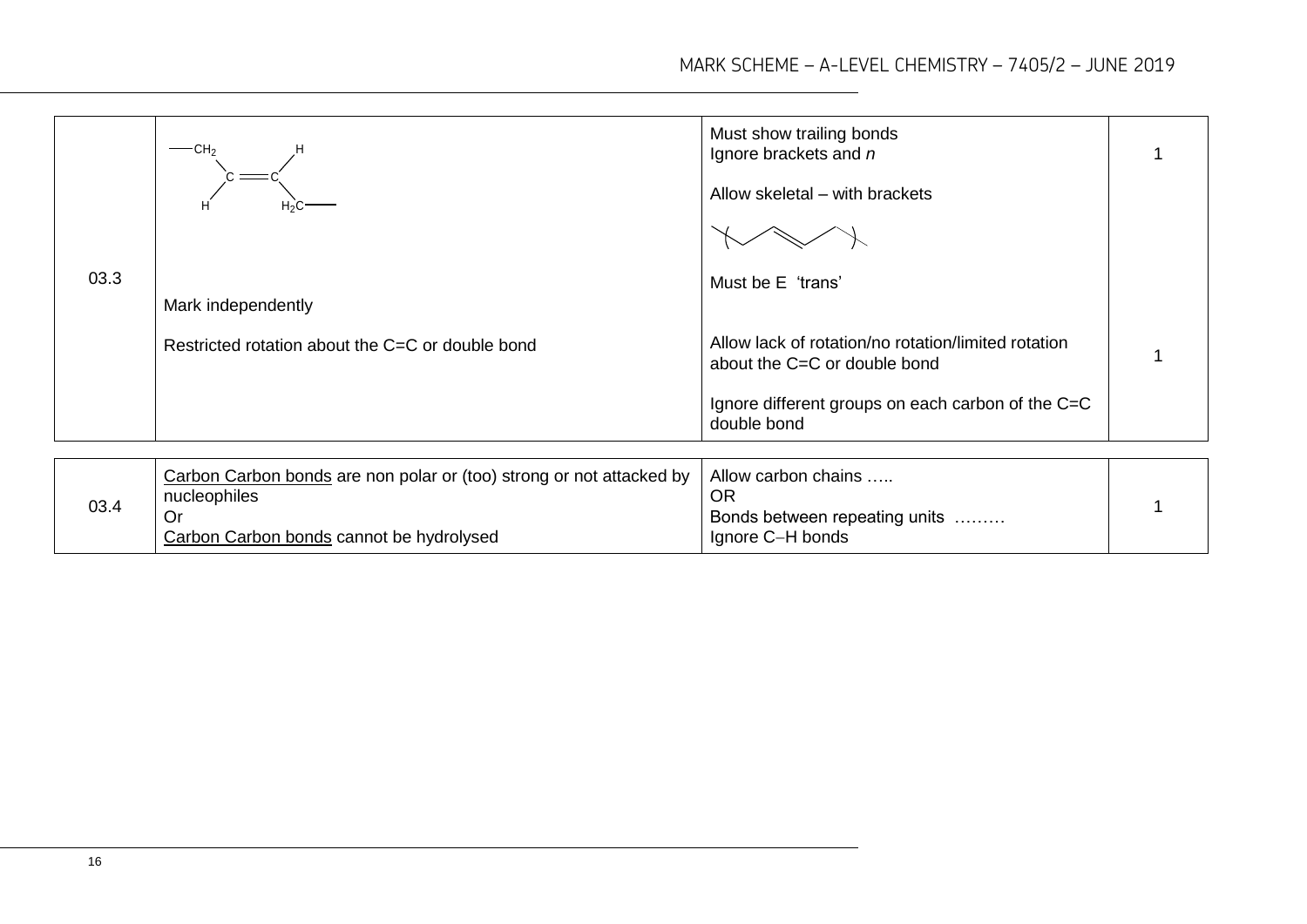| Question | <b>Answers</b>                                             | <b>Additional Comments/Guidelines</b>                               | <b>Mark</b> |
|----------|------------------------------------------------------------|---------------------------------------------------------------------|-------------|
| 04.1     | Expt 2 $3.2 \times 10^{-4}$<br>Expt 3 $3.2 \times 10^{-4}$ | Both needed                                                         |             |
| 04.2     | <b>P</b> order = $1$<br>$Q$ order = 2                      | These answers only, not consequential on 4.1<br>Allow if 4.1 blank. |             |

|      | (Rate = $k[R]^2[S]^2$ )<br>$k = \text{Rate/[R]^2[S]^2}$ OR 1.20 x 10 <sup>-3</sup> /(1.00 x 10 <sup>-2</sup> ) <sup>2</sup> (2.45 x 10 <sup>-2</sup> ) <sup>2</sup> | M1 for rearrangement                                 | M1             |
|------|---------------------------------------------------------------------------------------------------------------------------------------------------------------------|------------------------------------------------------|----------------|
| 04.3 | $k = 19992 = 2.00 \times 10^4$                                                                                                                                      | M2 for answer (Allow 1.99 $\times$ 10 <sup>4</sup> ) | M <sub>2</sub> |
|      | Units mol <sup>-3</sup> dm <sup>9</sup> s <sup>-1</sup>                                                                                                             | Allow conseq units for their expression in M1        | M <sub>3</sub> |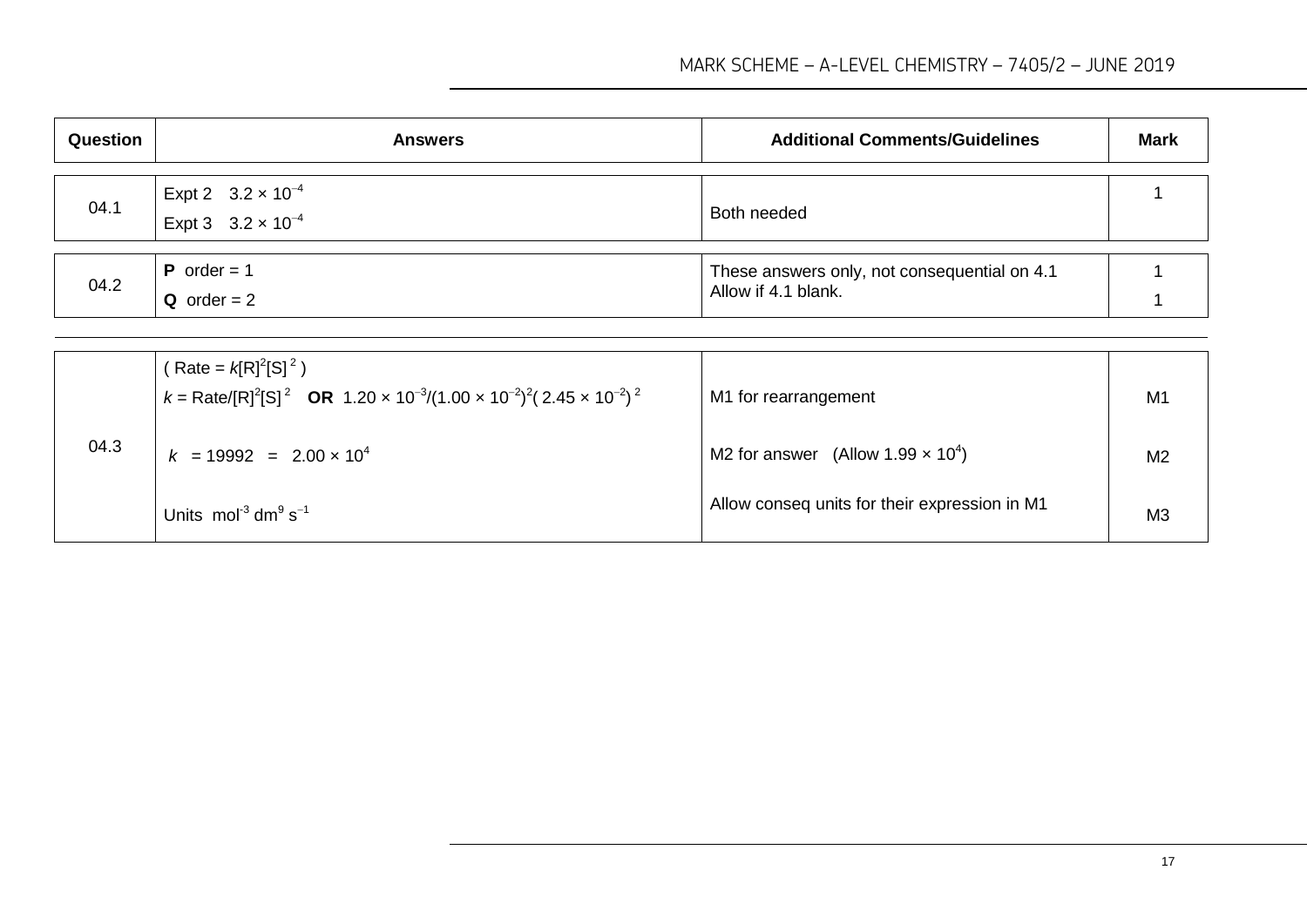| <b>Question</b> | <b>Answers</b>                                                                                                                                                               | <b>Additional Comments/Guidelines</b> | <b>Mark</b> |
|-----------------|------------------------------------------------------------------------------------------------------------------------------------------------------------------------------|---------------------------------------|-------------|
| 05              | Regrettably, this question contained a typographical error<br>which affected some students' ability to answer it. All students<br>were awarded full marks for this question. |                                       |             |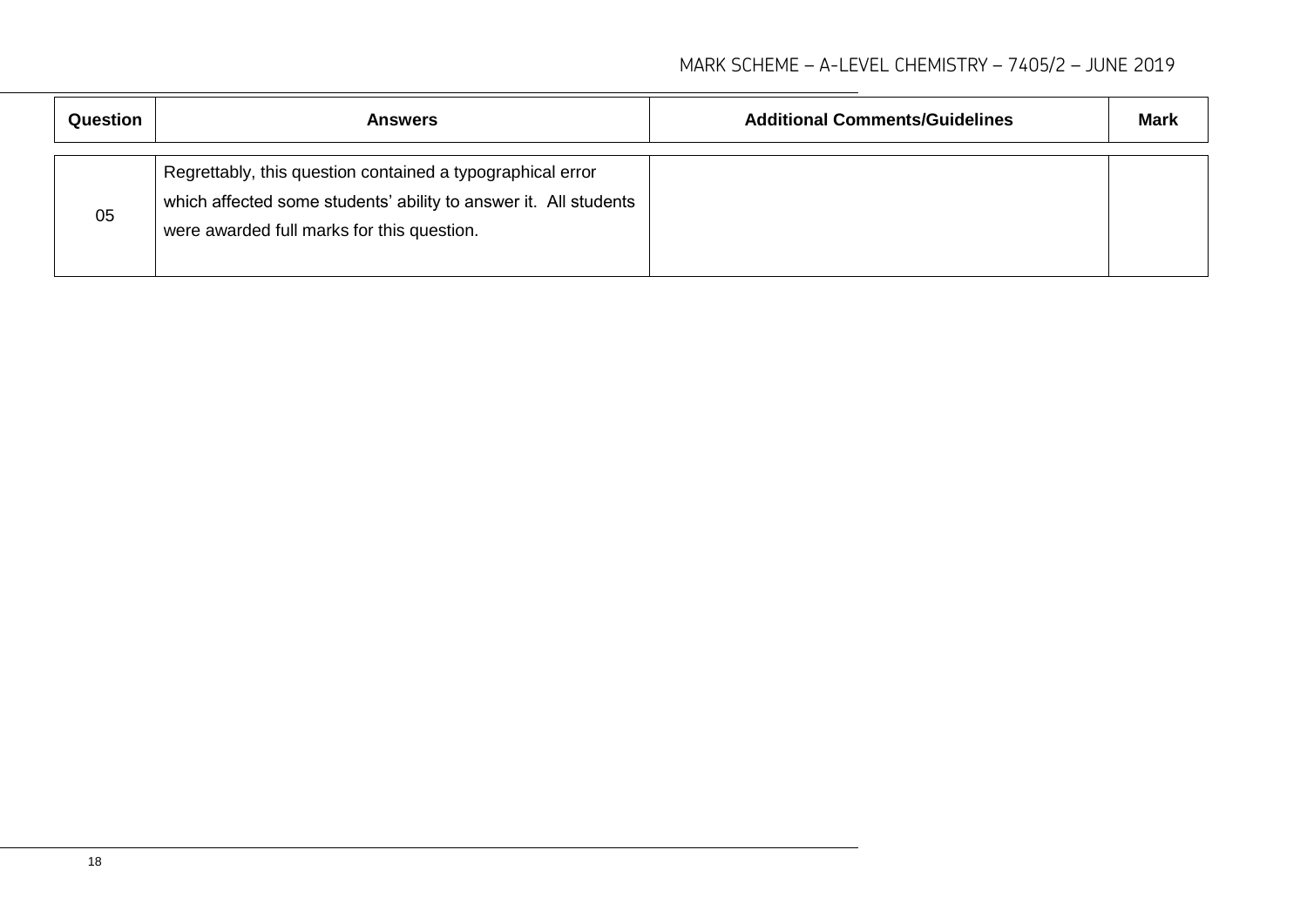| Question | <b>Answers</b>                                                                                                                                                                                                                                                                                                   | <b>Additional Comments/Guidelines</b>                                                                                                                                                                                                                                                             | Mark |
|----------|------------------------------------------------------------------------------------------------------------------------------------------------------------------------------------------------------------------------------------------------------------------------------------------------------------------|---------------------------------------------------------------------------------------------------------------------------------------------------------------------------------------------------------------------------------------------------------------------------------------------------|------|
| 06.1     | Must be a single test-tube reaction<br>M1 Reagent: acidified potassium dichromate OR $K_2Cr_2O_7/H_2SO_4$ OR<br>$K_2Cr_2O_7/H^+$ OR acidified $K_2Cr_2O_7$<br><b>M2</b> -1-ol (orange to) green solution OR goes green<br>M3  -2-ol no (visible/observed) reaction/change or NVR<br>or stays orange<br><b>OR</b> | If incorrect reagent then no marks<br>For acidified potassium dichromate: if<br>"dichromate" or "(potassium) dichromate(IV)" or<br>incorrect formula or no acid, penalise M1 but mark<br>on - ignore dichromate described as "yellow" or<br>"red".<br>For acidified potassium manganate (VII): If |      |
|          | <b>M1</b> Reagent: acidified potassium manganate(VII) or $KMnO4/H2SO4$<br>OR KMnO <sub>4</sub> /H <sup>+</sup> OR acidified KMnO <sub>4</sub><br><b>M2-1-ol</b> (purple to) colourless solution OR goes colourless<br>M3-2-ol no (visible/observed) reaction/change or stays purple                              | "manganate" or "(potassium manganate(IV)" or<br>incorrect formula or no acid, penalise M1 but mark<br>on.<br>Credit alkaline / neutral $KMnO4$ for possible full<br>marks but M2 gives brown precipitate or solution<br>goes green                                                                |      |

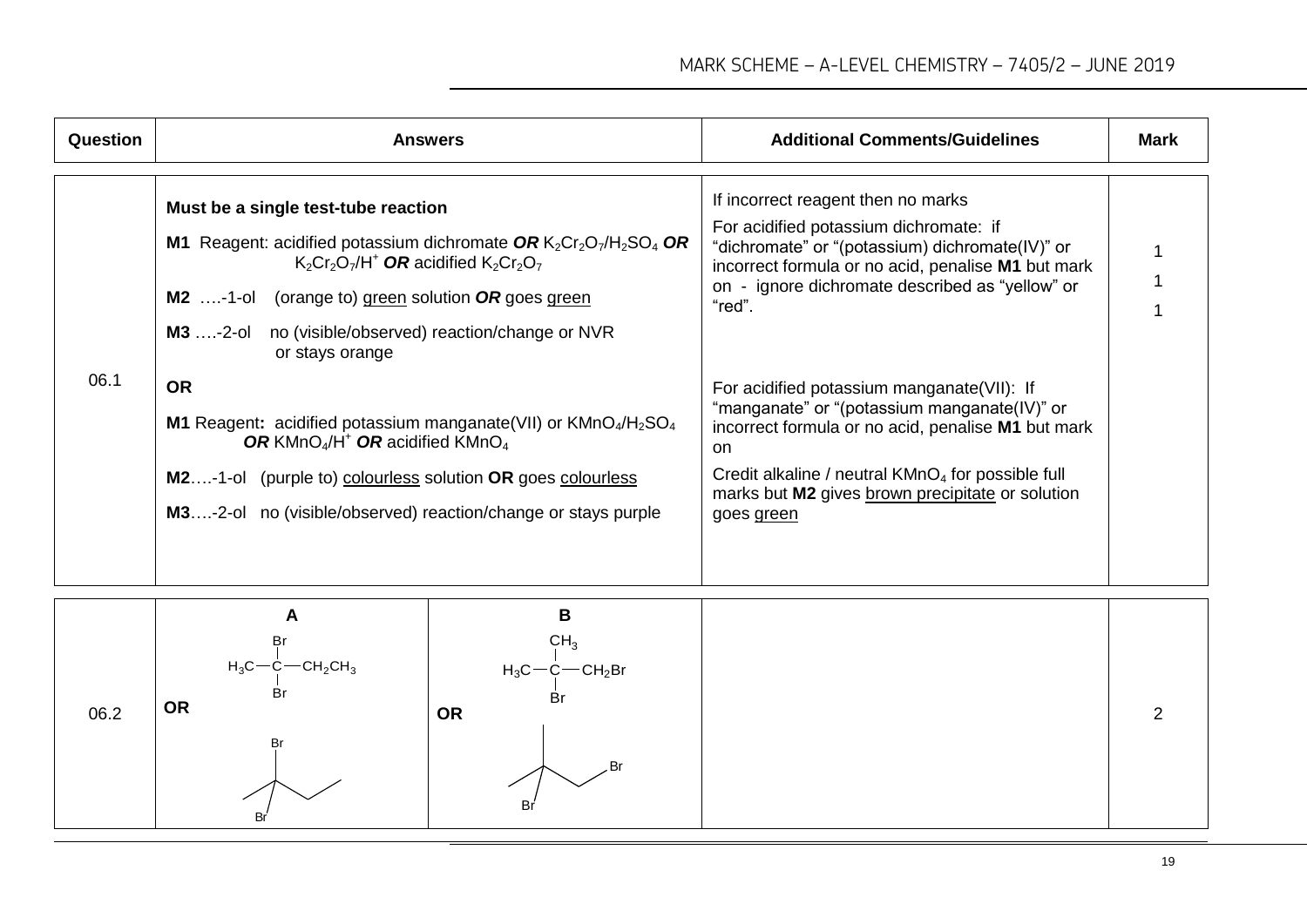| 06.3   | C<br>Br<br>Br <sup>2</sup><br>`Br | D<br>Br<br>. Br<br>`Br | Allow Kekulé structures<br>Penalise missing aromatic ring each time | ာ |
|--------|-----------------------------------|------------------------|---------------------------------------------------------------------|---|
| A 06.4 | E<br>G<br>Е                       |                        |                                                                     |   |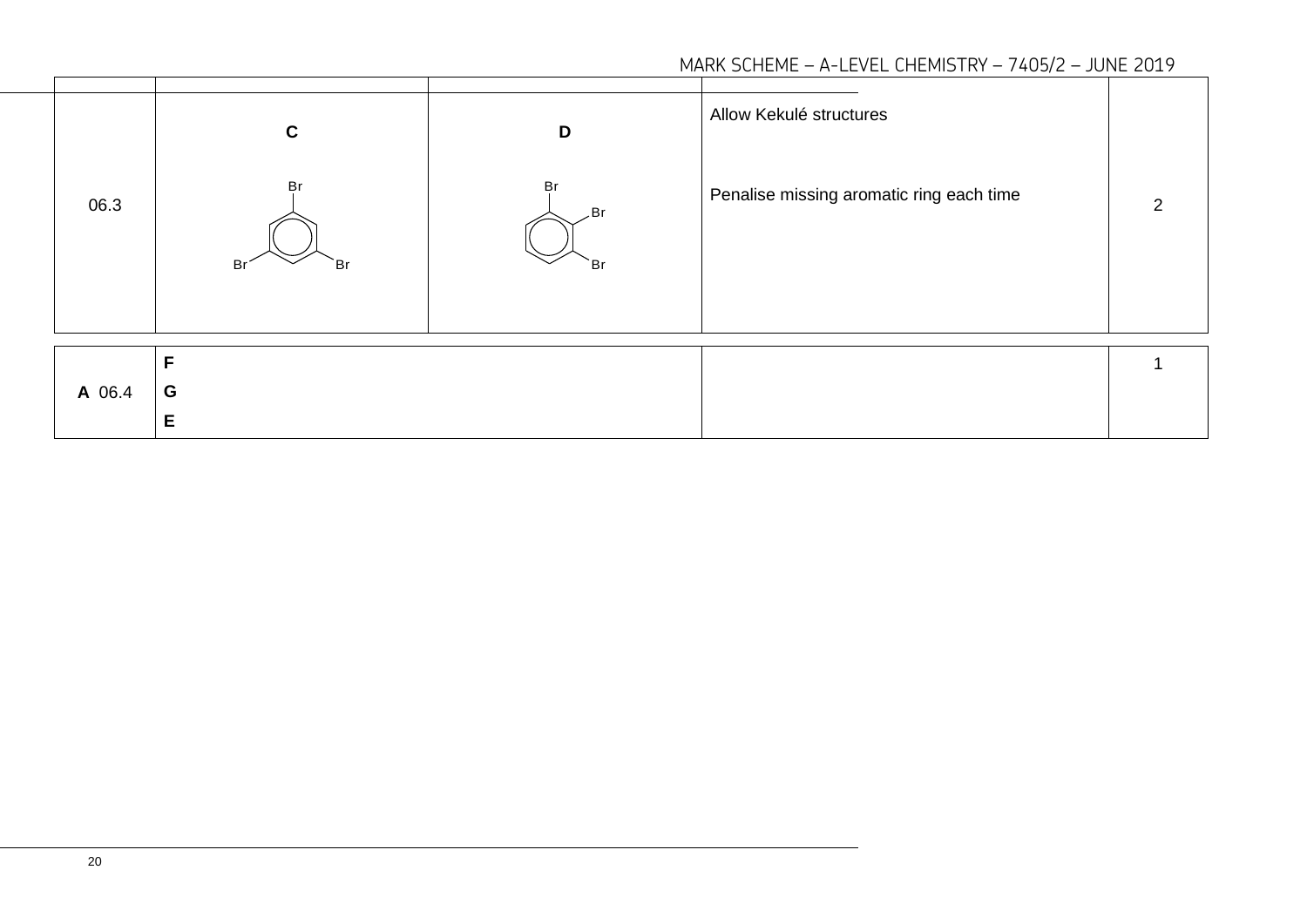| <b>Question</b> |                                                         | <b>Answers</b>                                                                                                                                                                                                                                                                                                                                                                                                                                                                                                                                                                                                                                                                                                                                           | <b>Additional Comments/Guidelines</b>                                                                                                                                                                                                                                                                                                                                                                                                                                                                        | Ma<br>rk |
|-----------------|---------------------------------------------------------|----------------------------------------------------------------------------------------------------------------------------------------------------------------------------------------------------------------------------------------------------------------------------------------------------------------------------------------------------------------------------------------------------------------------------------------------------------------------------------------------------------------------------------------------------------------------------------------------------------------------------------------------------------------------------------------------------------------------------------------------------------|--------------------------------------------------------------------------------------------------------------------------------------------------------------------------------------------------------------------------------------------------------------------------------------------------------------------------------------------------------------------------------------------------------------------------------------------------------------------------------------------------------------|----------|
| 07.1<br>G       | Cyclopentanone                                          |                                                                                                                                                                                                                                                                                                                                                                                                                                                                                                                                                                                                                                                                                                                                                          | Allow cyclopentan -1-one but no other numbers<br>Ignore spaces, commas and hyphens                                                                                                                                                                                                                                                                                                                                                                                                                           |          |
| 07.2            | Level 3<br>5-6 marks<br>Level <sub>2</sub><br>3-4 marks | This question is marked using Levels of Response. Refer to the Mark<br>Scheme Instructions for Examiners for guidance.<br>All stages are covered and each stage is generally<br>correct and virtually complete.<br>Answer is well structured with no repetition or irrelevant<br>points. Accurate and clear expression of ideas with no errors<br>in use of technical terms.<br>All stages are covered but stage(s) may be incomplete or<br>may contain inaccuracies OR two stages are covered and<br>are generally correct and virtually complete.<br>Answer shows some attempt at structure<br>Ideas are expressed with reasonable clarity with, perhaps,<br>some repetition or some irrelevant points.<br>Some minor errors in use of technical terms | <b>Indicative Chemistry content</b><br><b>Stage 1: boiling points</b><br>1a) Y has a higher bp<br>1b) Y has H-bonds between molecules<br>and $X$ has dip-dip imf<br>1c) More energy required to overcome H-bonds<br>Mention of covalent bond breaking loses 1c<br>Stage $2: {}^{13}C$ NMR<br>2a) Both have 3 peaks/absorptions in their <sup>13</sup> C NMR<br>2b) X has peaks at 20-50 OR 190-220ppm<br>2c) Y has peaks at 50-90 OR 90-150ppm<br>(Ignore peaks at 5-40ppm - present in both)<br>Stage 3: ir | 6        |
|                 | Level 1<br>1-2 marks<br>0 mark                          | Two stages are covered but stage(s) may be incomplete<br>or may contain inaccuracies OR only one stage is<br>covered but is generally correct and virtually complete.<br>Answer includes isolated statements and these are presented<br>in a logical order.<br>Answer may contain valid points which are not clearly linked.<br>Errors in the use of technical terms.<br>Insufficient correct chemistry to gain a mark.                                                                                                                                                                                                                                                                                                                                  | 3a) X has a peak (for C=O) at 1680-1750 $cm^{-1}$<br>3b) Y has peak (for O-H) at 3230-3550 $cm^{-1}$<br>OR peak (for C=C) at 1620-1680 $cm^{-1}$<br>3c) They would have different fingerprint regions<br>(below 1500 $cm^{-1}$ )                                                                                                                                                                                                                                                                             |          |

.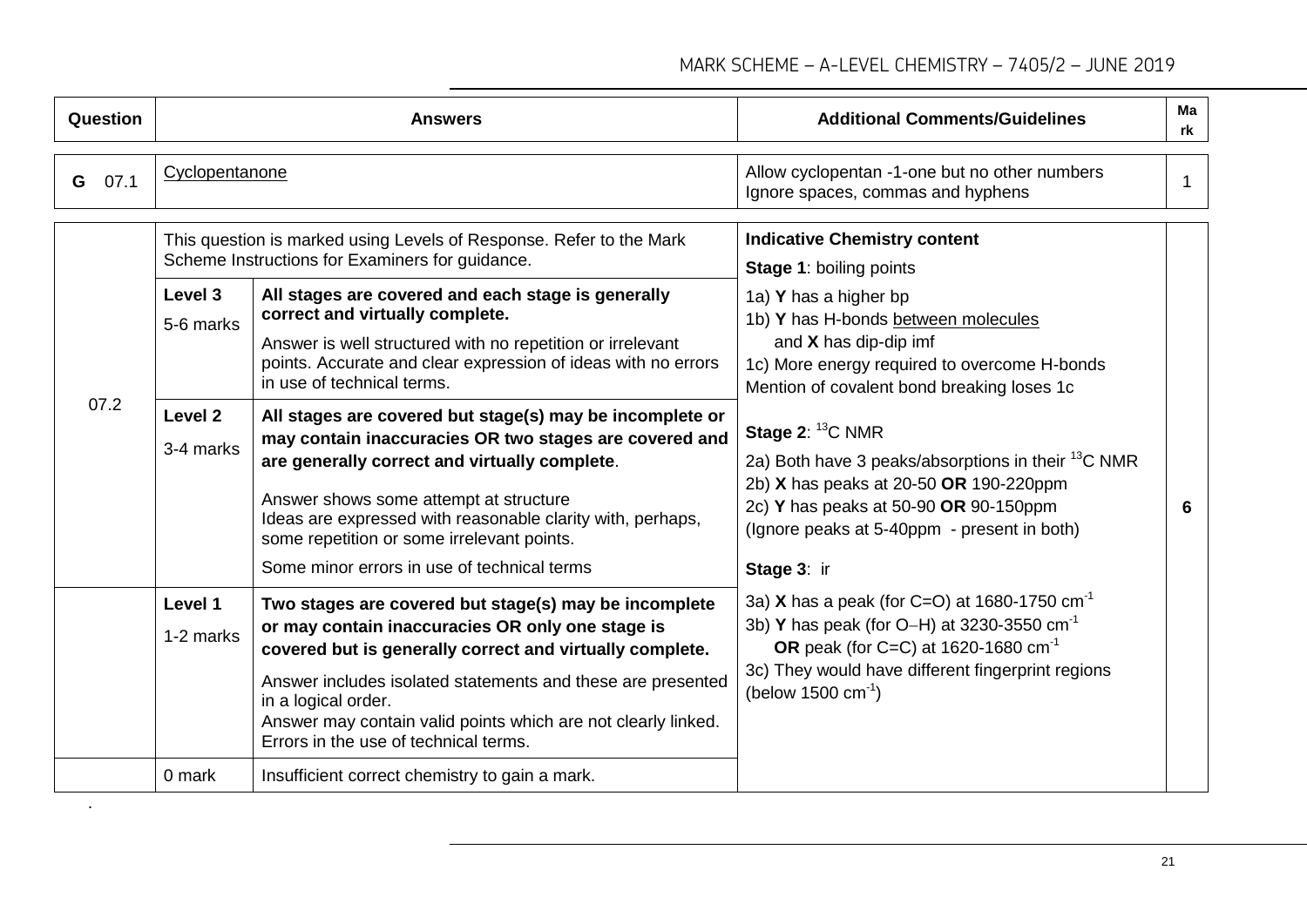| <b>Question</b> | <b>Answers</b>                                                                                  | <b>Additional Comments/Guidelines</b>                                                                                                                                                                                                                             | <b>Mark</b> |
|-----------------|-------------------------------------------------------------------------------------------------|-------------------------------------------------------------------------------------------------------------------------------------------------------------------------------------------------------------------------------------------------------------------|-------------|
| G 08.1          | Electrophilic substitution both words needed                                                    | Allow minor spelling errors e.g. electrophillic or<br>subsitution<br>Ignore nitration                                                                                                                                                                             |             |
| 08.2            |                                                                                                 | Allow 6[H]                                                                                                                                                                                                                                                        | 1           |
| 08.3            | $CH_3$<br>M2 for 3 arrows and lp<br>RNH <sub>2</sub><br>M1 for structure                        | M1 for structure of ion including 2 charges<br>(+ on N must be correct in both cases if drawn<br>twice)<br>M2 for 3 arrows and lp on O<br>- may be scored in two steps<br>Ignore use of $RNH_2$ to remove $H^+$ in M2, but<br>penalise use of Cl-                 | 2           |
| 08.4            | Corrosive OR forms strong acid/HCl (fumes) OR vulnerable to<br>hydrolysis OR dangerous (to use) | Allow anhydride is less corrosive OR does not form<br>strong acid fumes OR less vulnerable to hydrolysis<br>OR ethanoyl chloride is more expensive<br>Allow reacts violently / extremely exothermic /<br>extremely vigorous<br>Ignore toxic / harmful / hazardous | 1           |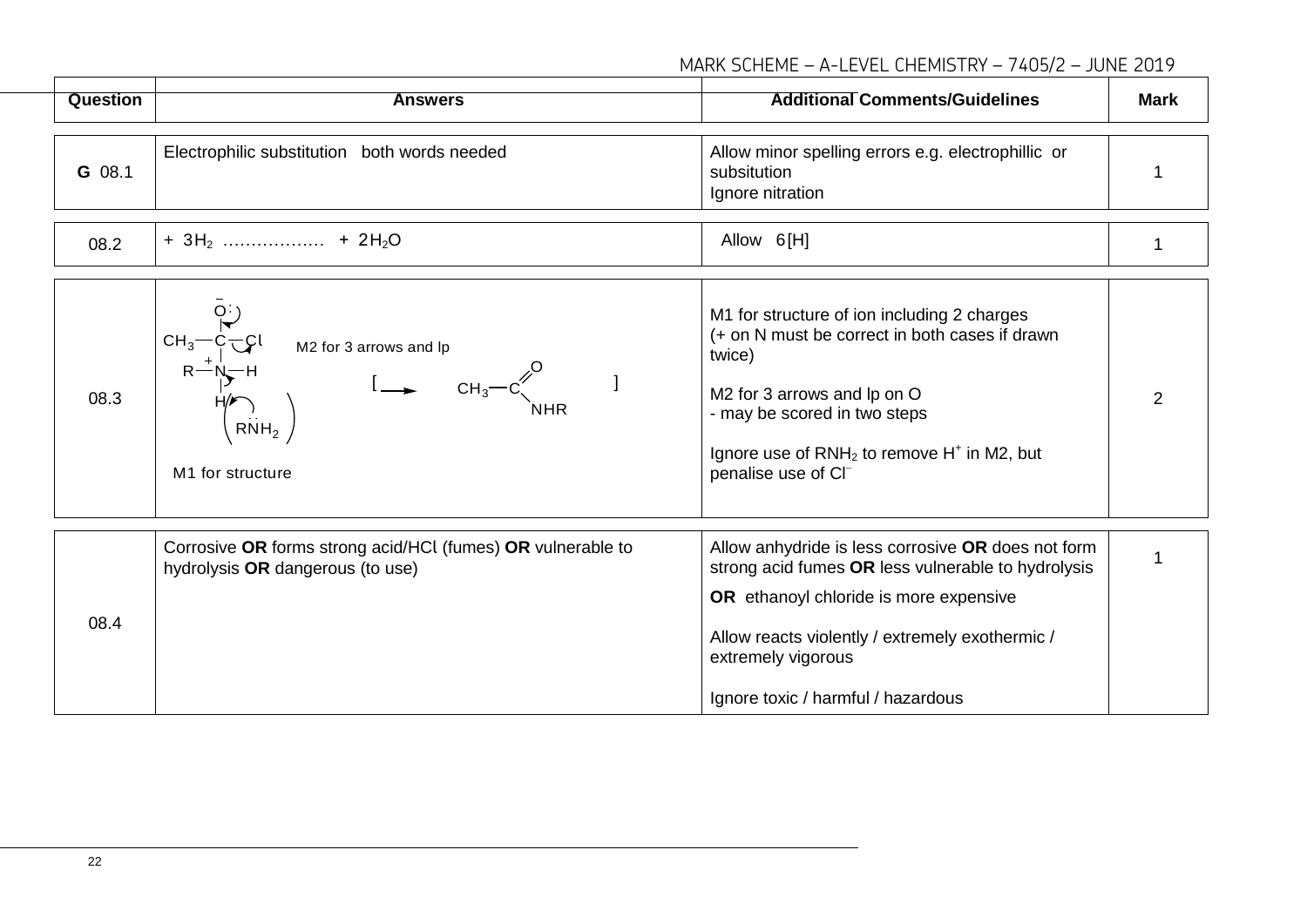| 08.5 | CH <sub>3</sub><br>CH∢<br>OR<br>$CH_{3}$<br>NH <sub>2</sub>                                                                                                                                                                                                                                                            |                                                                                                                                                                                                                                                 |                                        |
|------|------------------------------------------------------------------------------------------------------------------------------------------------------------------------------------------------------------------------------------------------------------------------------------------------------------------------|-------------------------------------------------------------------------------------------------------------------------------------------------------------------------------------------------------------------------------------------------|----------------------------------------|
| 08.6 | + $CH_3COONH_4$<br>$\frac{1}{2}$ + 2H <sub>2</sub> O                                                                                                                                                                                                                                                                   | Allow $CH_3COO^{-}$ / $CH_3CO_2^{-}$ and $NH_4^+$<br>Allow NH <sub>4</sub> CH <sub>3</sub> COO                                                                                                                                                  |                                        |
| 08.7 | Via moles<br>$M_r$ paracetamol = 151(.0)<br>M1<br>Amount paracetamol = $250 \times 10^3 / 151.0 = 1655.6$ mol<br>M <sub>2</sub><br>OR $(250 \times 10^3)$ / M1<br>(= amount hydroquinone used)<br>Mass hydroquinone = $1655.6 \times 110.0 = 182119 g = 182 kg$<br>ΜЗ<br>OR correct answer to M2 $\times$ 110.0 / 1000 | OR via mass<br>M1 $M_r$ paracetamol = 151(.0)<br>So 110 g hydroquinone forms 151 g paracetamol<br>M2 Mass hydroquinone needed 250 x 110 / 151.0<br>OR 250 x 110 / M1<br>$= 182$ kg<br>Min 2sf<br>If Mr values used wrong way round can score M2 | M <sub>1</sub><br>M <sub>2</sub><br>M3 |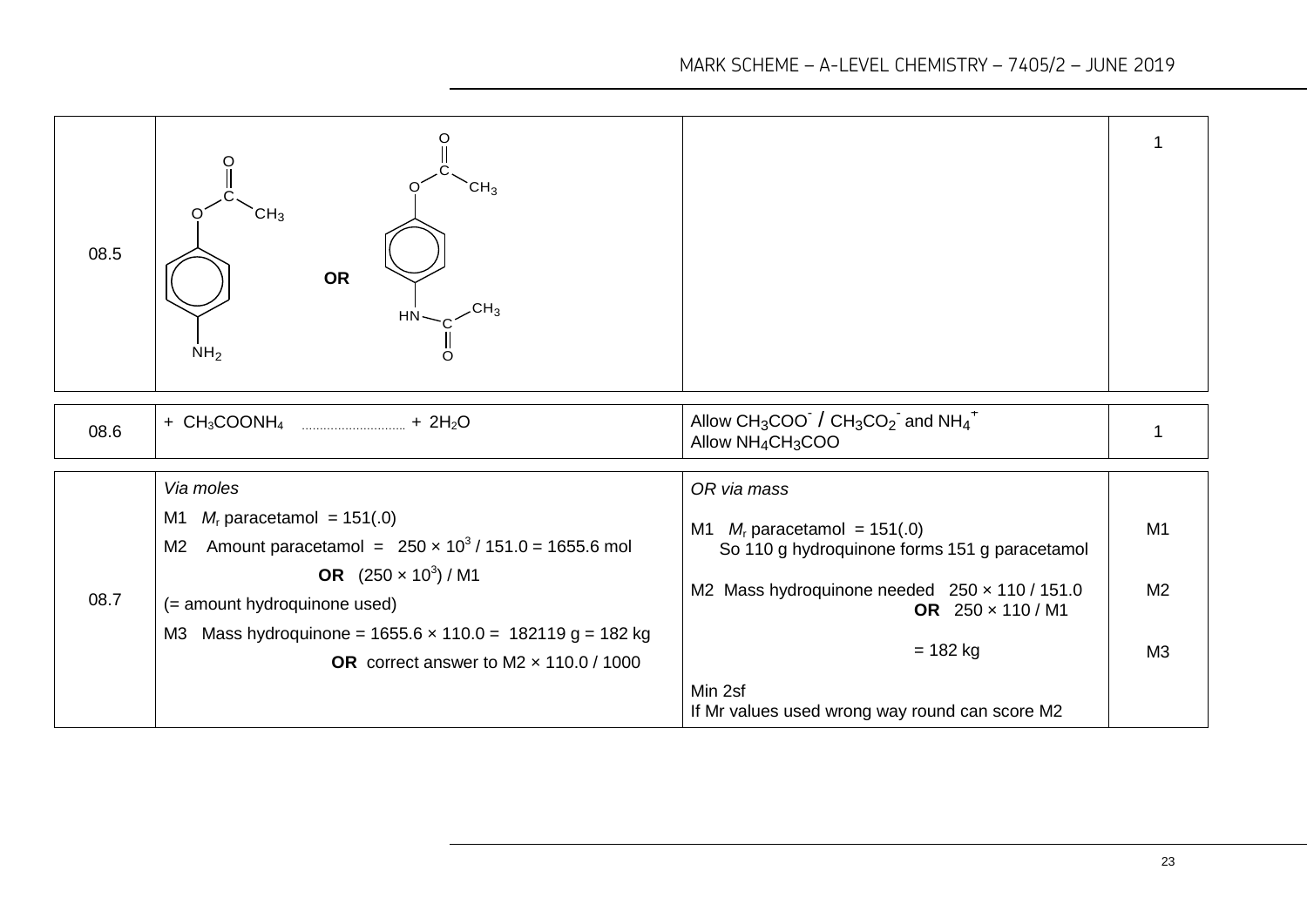| Question | <b>Answers</b>                                                                                                                                                                                        | <b>Additional Comments/Guidelines</b>                                              | Mark |
|----------|-------------------------------------------------------------------------------------------------------------------------------------------------------------------------------------------------------|------------------------------------------------------------------------------------|------|
| 09.1     | Conc HCI                                                                                                                                                                                              | Allow concentrations of 5M or higher<br>Allow conc sulfuric or conc strong alkalis |      |
| 09.2     | Using ninhydrin or ultraviolet light                                                                                                                                                                  | Allow $I_2$ (vapour)                                                               |      |
| G 09.3   | $\overline{7}$<br>or seven                                                                                                                                                                            |                                                                                    |      |
| 09.4     | Some of the amino acids did not separate/dissolve with the first/either<br>solvent<br><b>OR</b><br>Some amino acids have the same Rf value or have the same affinity<br>with the first/either solvent | Not amino acids have different Rf values in<br>different solvents                  |      |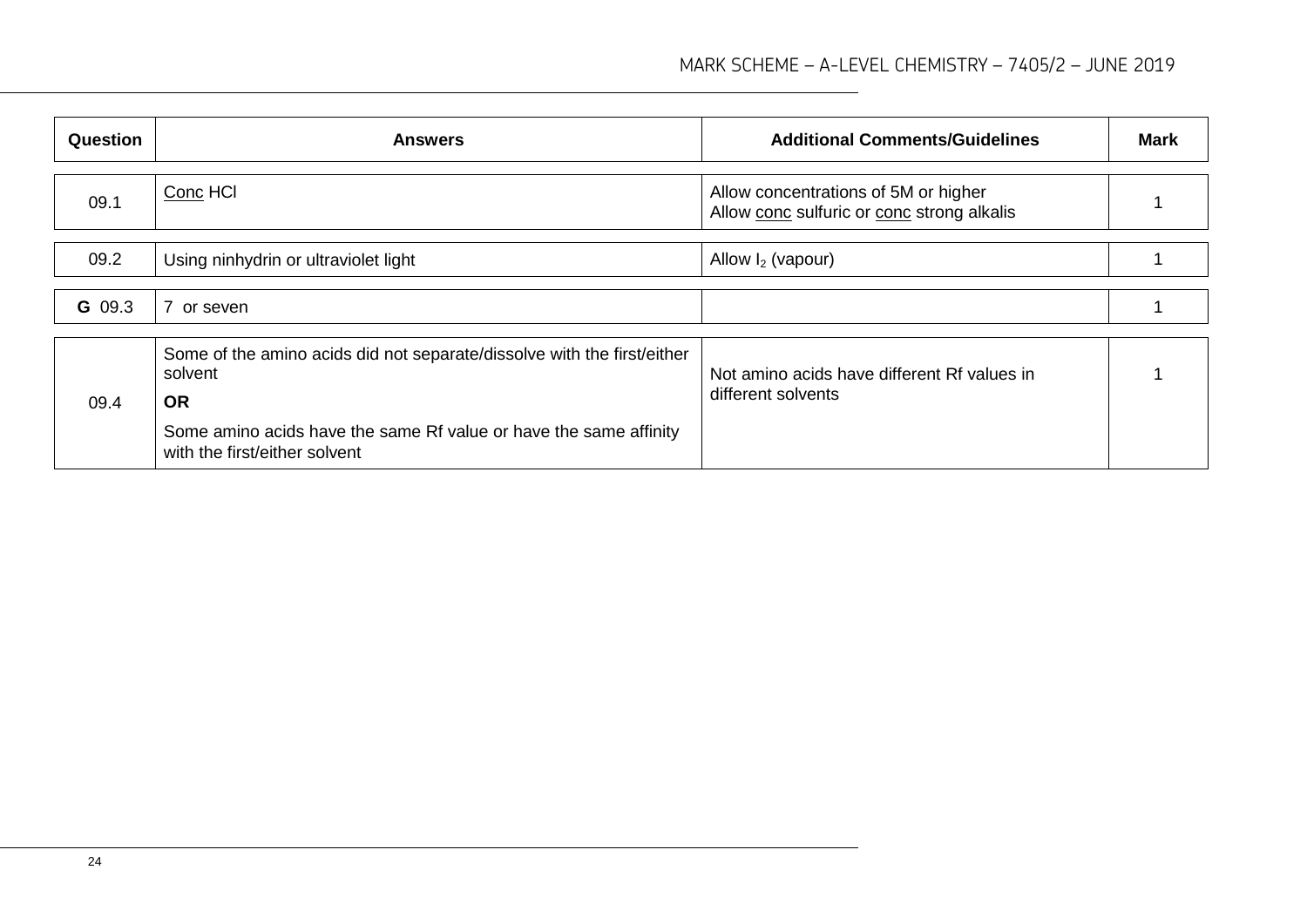| Question | <b>Answers</b>                                                                                                                                                                                                                                                                                      | <b>Additional Comments/Guidelines</b>                                                                                               | <b>Mark</b>                                              |
|----------|-----------------------------------------------------------------------------------------------------------------------------------------------------------------------------------------------------------------------------------------------------------------------------------------------------|-------------------------------------------------------------------------------------------------------------------------------------|----------------------------------------------------------|
| 10.1     | $(COOH)2 = C2H2O4 = 90$<br>118 - 90 = 28 OR $C_2H_4$<br>$C_4H_6O_4$                                                                                                                                                                                                                                 | Must be molecular formula<br>Structural formula can score M1 & M2                                                                   | M1<br>M <sub>2</sub><br>M3                               |
| 10.2     | Amount NaOH = $(21.60 \times 10^{-3}) \times 0.109$<br>$= 2.3544 \times 10^{-3}$ mol<br>Amount H <sub>2</sub> A in 25cm <sup>3</sup> = 1.177 $\times$ 10 <sup>-3</sup> mol<br>Amount H <sub>2</sub> A in 250 cm <sup>3</sup> = 1.177 $\times$ 10 <sup>-2</sup> mol<br>Mass = $1.39 g$ (Must be 3sf) | M1 for answer (to 3sfs min)<br>$M2 = 0.5 \times M1$<br>$M3 = M2 \times 10$<br>M4 = answer to (M3 $\times$ 118) and must be 3sf      | M1<br>M <sub>2</sub><br>M <sub>3</sub><br>M <sub>4</sub> |
| G 10.3   | 4 or four                                                                                                                                                                                                                                                                                           |                                                                                                                                     | $\mathbf 1$                                              |
| 10.4     | $CH_3$ CH <sub>3</sub><br>$CH_3$ - $C$ - $C$ - $CH_3$<br>OH OH<br><b>OR</b><br>OH<br>OH.                                                                                                                                                                                                            |                                                                                                                                     |                                                          |
| 10.5     | The precise (relative molecular) masses are different or wite                                                                                                                                                                                                                                       | Allow $M_r$ are different to 2 or more or several dp<br>Ignore different molecular formula<br>Ignore accuracy<br>Penalise fragments |                                                          |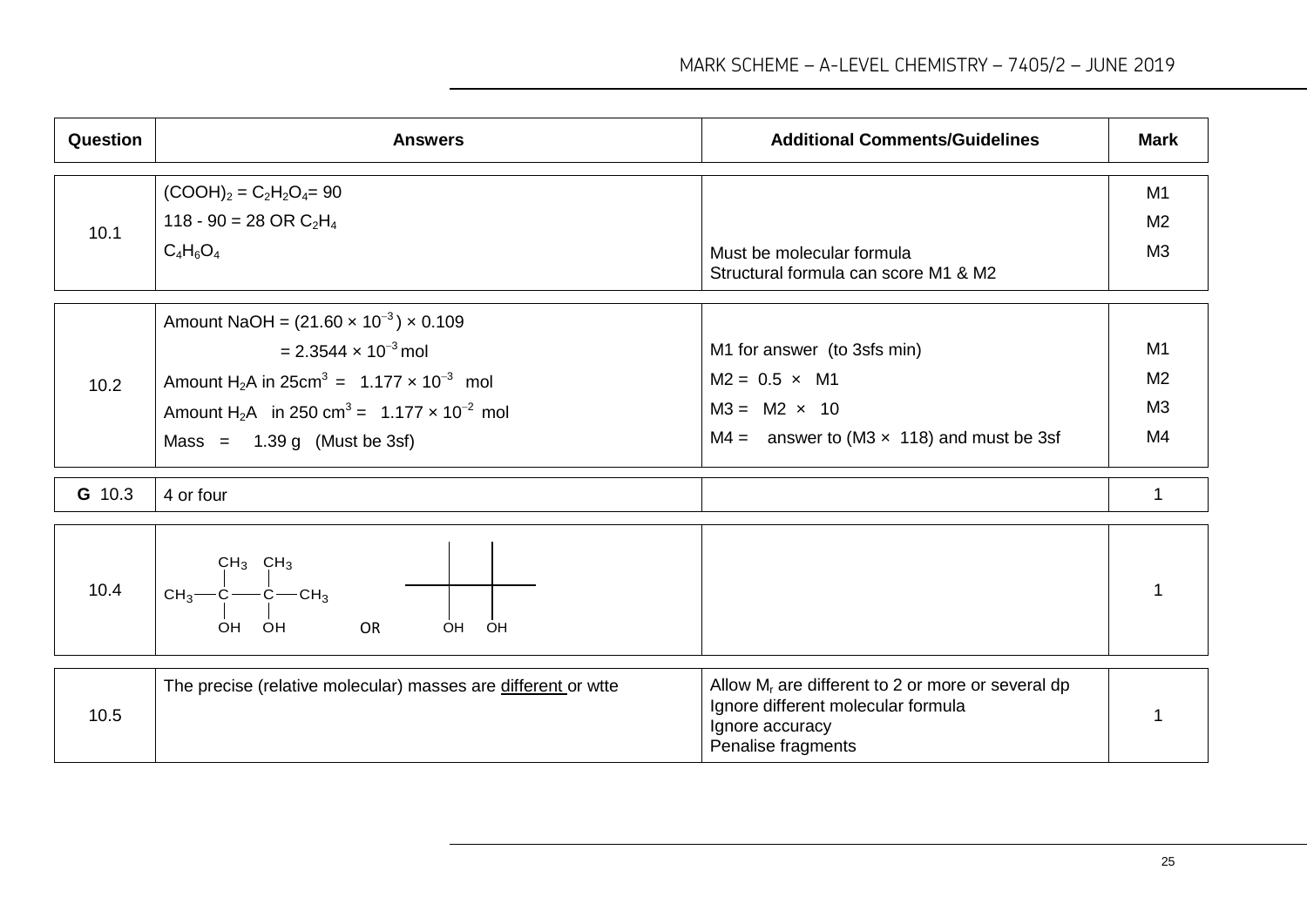| <b>Question</b> | <b>Answers</b>                                                                                                                                                                               | <b>Additional Comments/Guidelines</b>                                                                                                                                | <b>Mark</b> |
|-----------------|----------------------------------------------------------------------------------------------------------------------------------------------------------------------------------------------|----------------------------------------------------------------------------------------------------------------------------------------------------------------------|-------------|
| 11.1            | $CH_3CH_2 \rightarrow$<br>$CH_3CH_2-C$ + $CH_3CH_2OH$ + $CH_3CH_2OH$ + $CH_3CH_2CH_2OH$ + $CH_3CH_2COOH$<br>Ethyl propanoate only                                                            | M1 Structure of ester (allow $C_2H_5CO_2C_2H_5$ )<br>M2 propanoic acid formula (allow $C_2H_5CO_2H$ ) and<br>correctly balanced equation<br>M3 Ethyl propanoate only |             |
| 11.2            | M1 for all except $C_{17}H_{3x}$ (i.e. all to<br>$H_2C$<br>the left of the dotted line)<br>$-C_{17}H_{31}$<br>M2 for two $C_{17}H_{31}$ and one $C_{17}H_{33}$<br>in any order top to bottom | Allow $-O_2C_-, -OOC_-, -OCO_-$<br>Not $-CO_{2}$ , $-COO$ -                                                                                                          |             |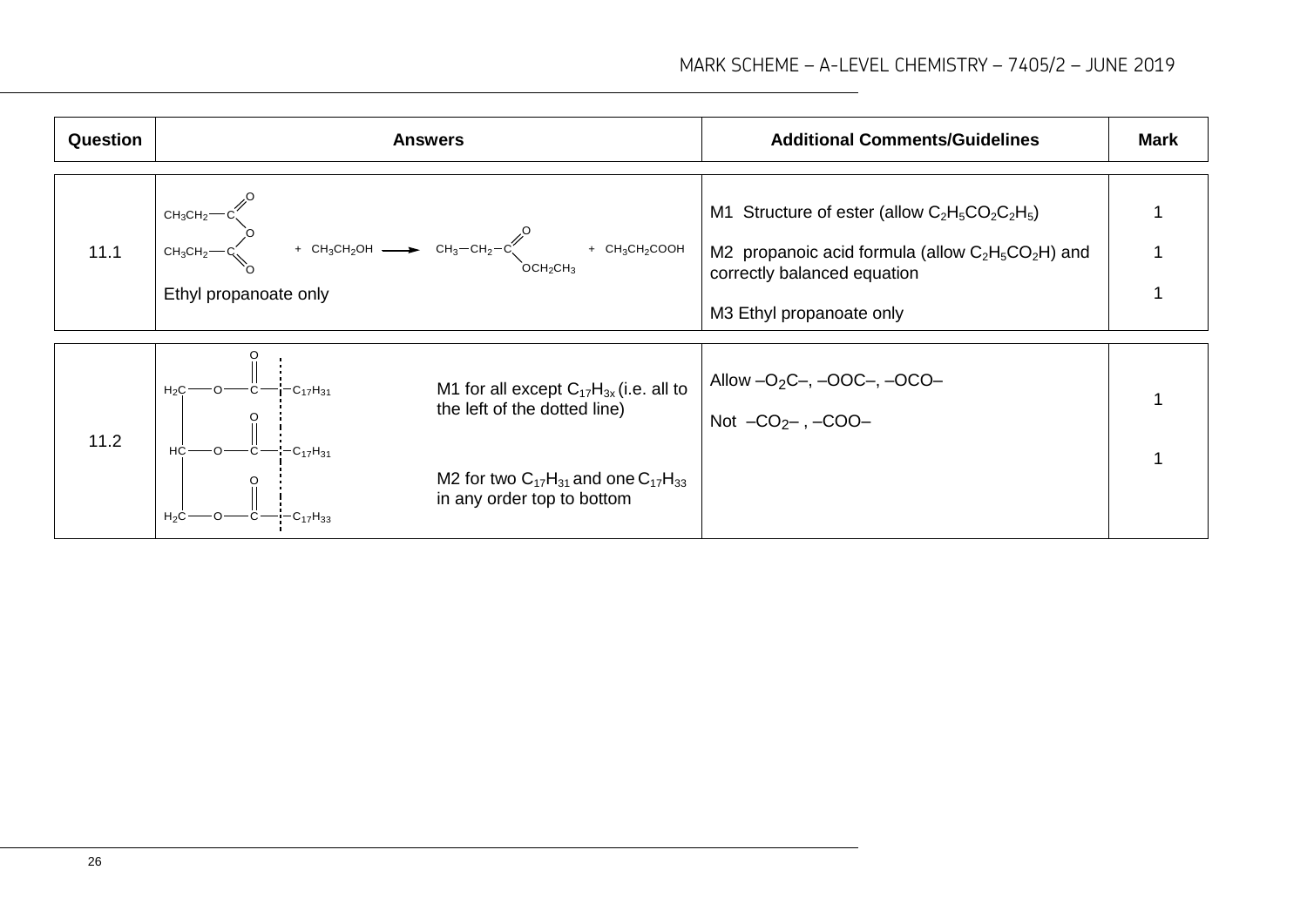| 11.3 | M1 for skeleton<br>9<br>12<br>M <sub>2</sub> for both Z correct<br>Independent marks<br>Other representations include<br>12<br>12<br>12<br>9<br>9                                                                                                                                     | C9 - C14 shown with double bonds in the correct<br>place<br>Ignore structure beyond carbon 14<br>If hydrogens shown or not skeletal can only score<br>M <sub>2</sub> |   |
|------|---------------------------------------------------------------------------------------------------------------------------------------------------------------------------------------------------------------------------------------------------------------------------------------|----------------------------------------------------------------------------------------------------------------------------------------------------------------------|---|
| 11.4 | $C_{19}H_{34}O_2 + 26\frac{1}{2}O_2 \longrightarrow 19CO_2 + 17H_2O$                                                                                                                                                                                                                  | Allow 53/2 or all doubled                                                                                                                                            | 1 |
| 11.5 | Absorption in spectrum at 2350 cm <sup>-1</sup> does not correspond to data<br>booklet value of $1680 - 1750$ cm <sup>-1</sup> or for C=O bonds in organic<br>compounds)                                                                                                              | Allow would expect a peak at $1680 - 1750$ cm <sup>-1</sup>                                                                                                          |   |
| 11.6 | C=O Bonds in $CO2$ absorb infrared radiation (of 2350 cm <sup>-1</sup> )<br>IR radiation emitted by the earth does not escape (from the<br>atmosphere)<br><b>OR</b><br>This energy is transferred to other molecules in the atmosphere by<br>collisions (so all atmosphere is warmed) | Ignore IR reflected                                                                                                                                                  |   |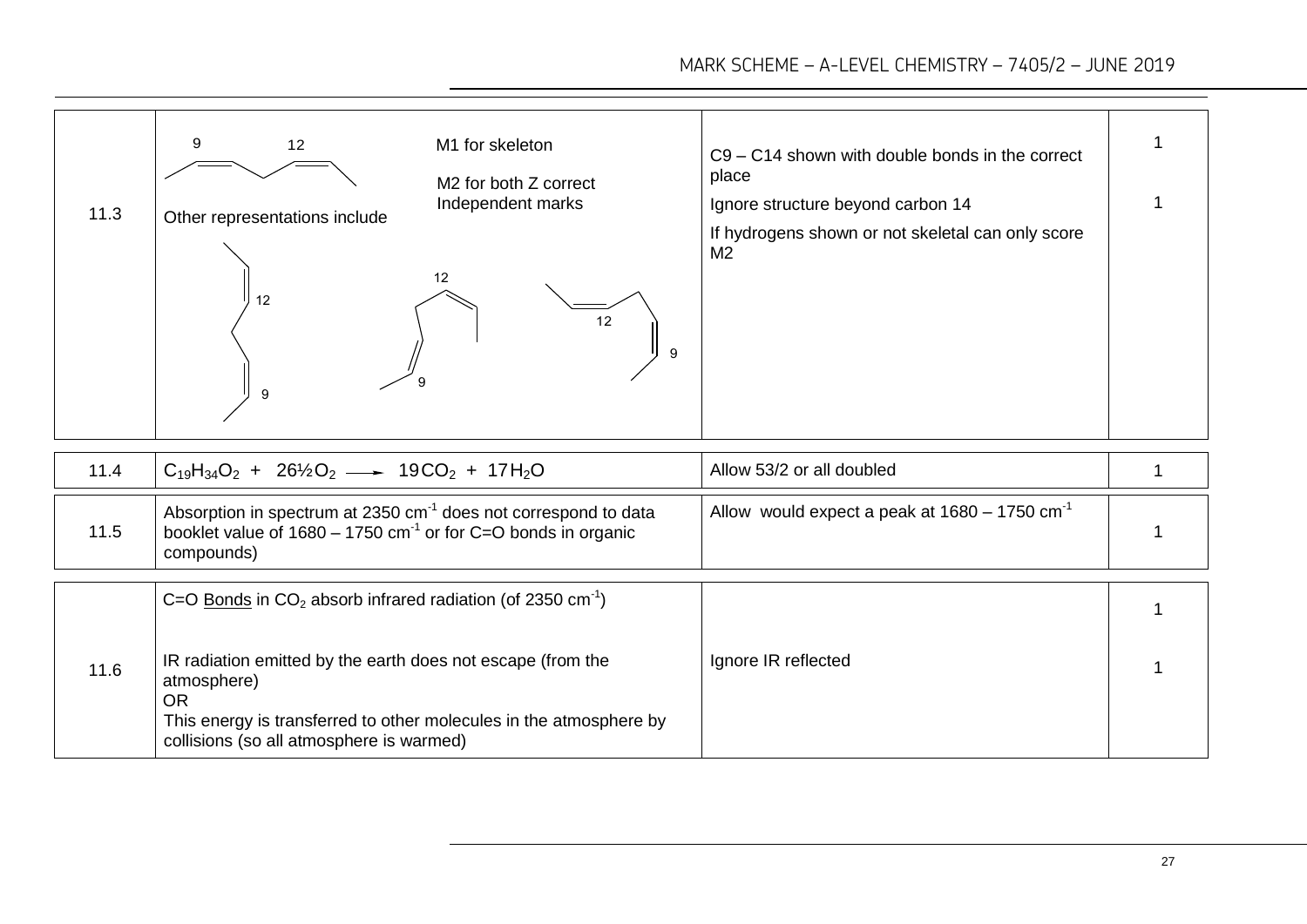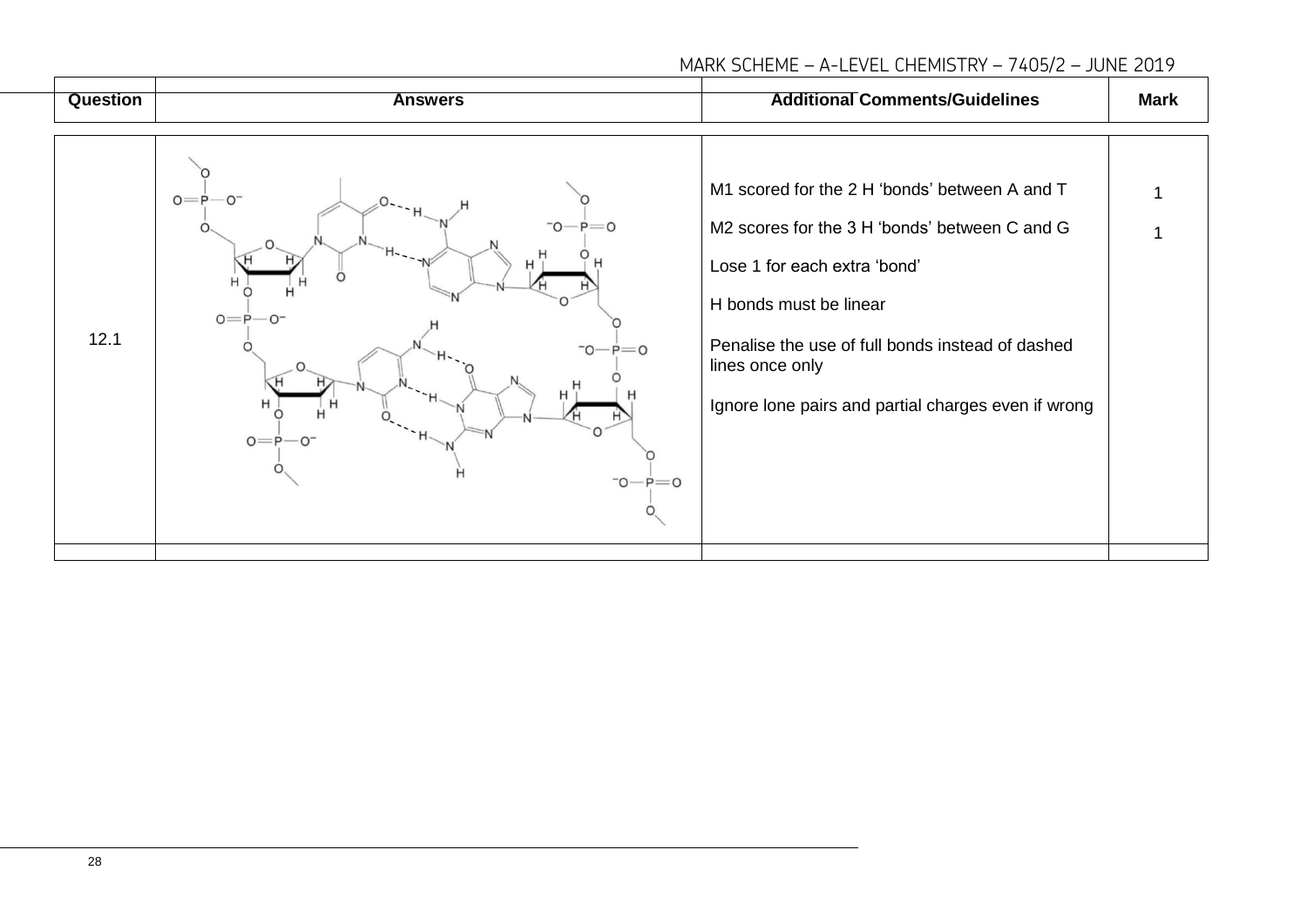